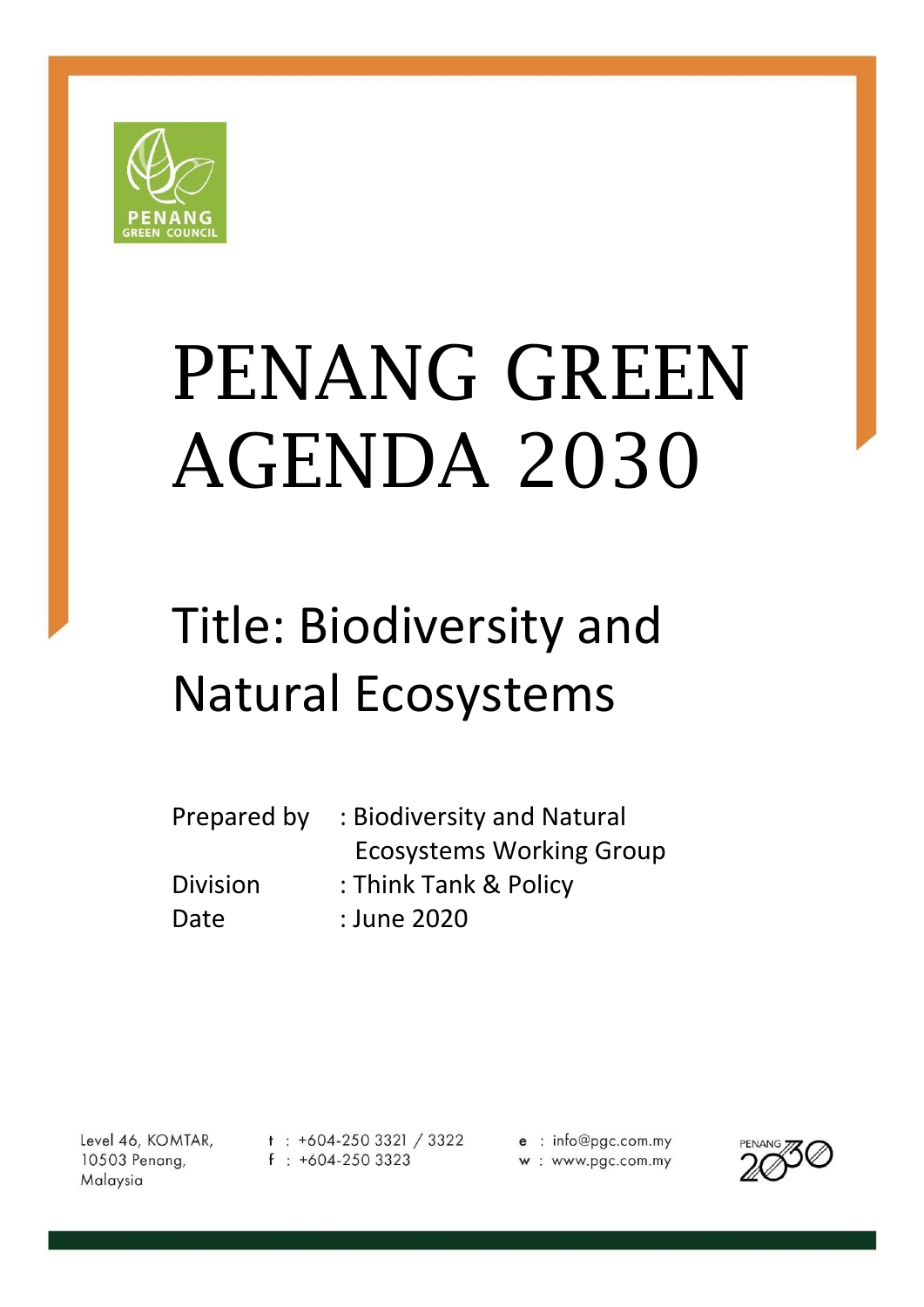# **EXECUTIVE SUMMARY**

In 2016, the Malaysian Government launched the updated National Policy on Biological Diversity (NPBD) as a tool to protect and enhance the biodiversity of Malaysia. It sets out several important principles and focus areas that aim at increasing public awareness and improving decision-making in relation to biodiversity protection. All States, including Penang, are required to implement the NPBD.

Despite its size, Penang is rich in biodiversity – it still has around 7,700 ha of forested area, 5,000 of which are permanent forest reserves (hutan simpan kekal or HSK), and is surrounded by a rich and productive sea. $1$  Most of the HSK are under State jurisdiction and are protected as water catchment areas, while around a fifth is protected as National Park managed by the Federal Agency of PERHILITAN. There is no productive forest (for timber production) in Penang and forests are currently used for recreational purposes. Nearly all HSK in Penang are open to public access, free of charge. Penang's marine resources are generally under the jurisdiction of the Department of Fishery, which is tasked to develop an efficient and effective fishery sector for Penang. Its focus is therefore on fishery production rather than conservation although long-term sustainability of fishery is also one of its objectives. The Department of Fisheries focuses on the inland aquatic environment and is also concentrated on productive fisheries rather than the overall health of the ecosystem.

Penang is rich in various mammal, insect and bird species. Its iconic medium-sized mammals include monkeys, squirrels and tree shrews. Penang is also host to various resident and migratory bird species, which can be found in places such as Teluk Air Tawar, Pulau Burung and Permatang Pauh. The marshlands and mangroves of Penang are particularly important as bird habitats. Species conservation effort is currently led by both PERHILITAN as well as private entities like NGOs and eco-tourism businesses.

The largest oversight in biodiversity protection in Penang is the incomplete data and the lack of a centralised database. Although different agencies and research institutions do collect specific data for their own use, these data are limited in scope and are not compiled into a centralised system. Partly because of this and partly because of lack of knowledge, decisionmakers do not usually look at the impact of a particular project or policy on biodiversity in Penang. This as well as the lack of effective laws and enforcement powers result in habitat destruction and fragmentation in Penang, which in turn causes overall biodiversity depreciation. In addition, continuous urban development and expansion also means that human interests have always trumped those of the animals or natural ecosystems.

There is also a lack of understanding and appreciation of Penang's biodiversity among the public. Although celebration of Penang's cultural heritage has intensified since the recognition of George Town as UNESCO World's Heritage Site, there is yet to be any significant acknowledgement of Penang's natural heritage. Furthermore, given its mostly urban setting, Penang has also not given too much attention or importance to urban biodiversity. This indifference partly stems from the perceived lack of value, especially monetary and cultural value, of Penang's natural ecosystems and biodiversity. Lastly, there

1

 $<sup>1</sup>$  KATS, Forestry Statistics Peninsular Malaysia 2018.</sup>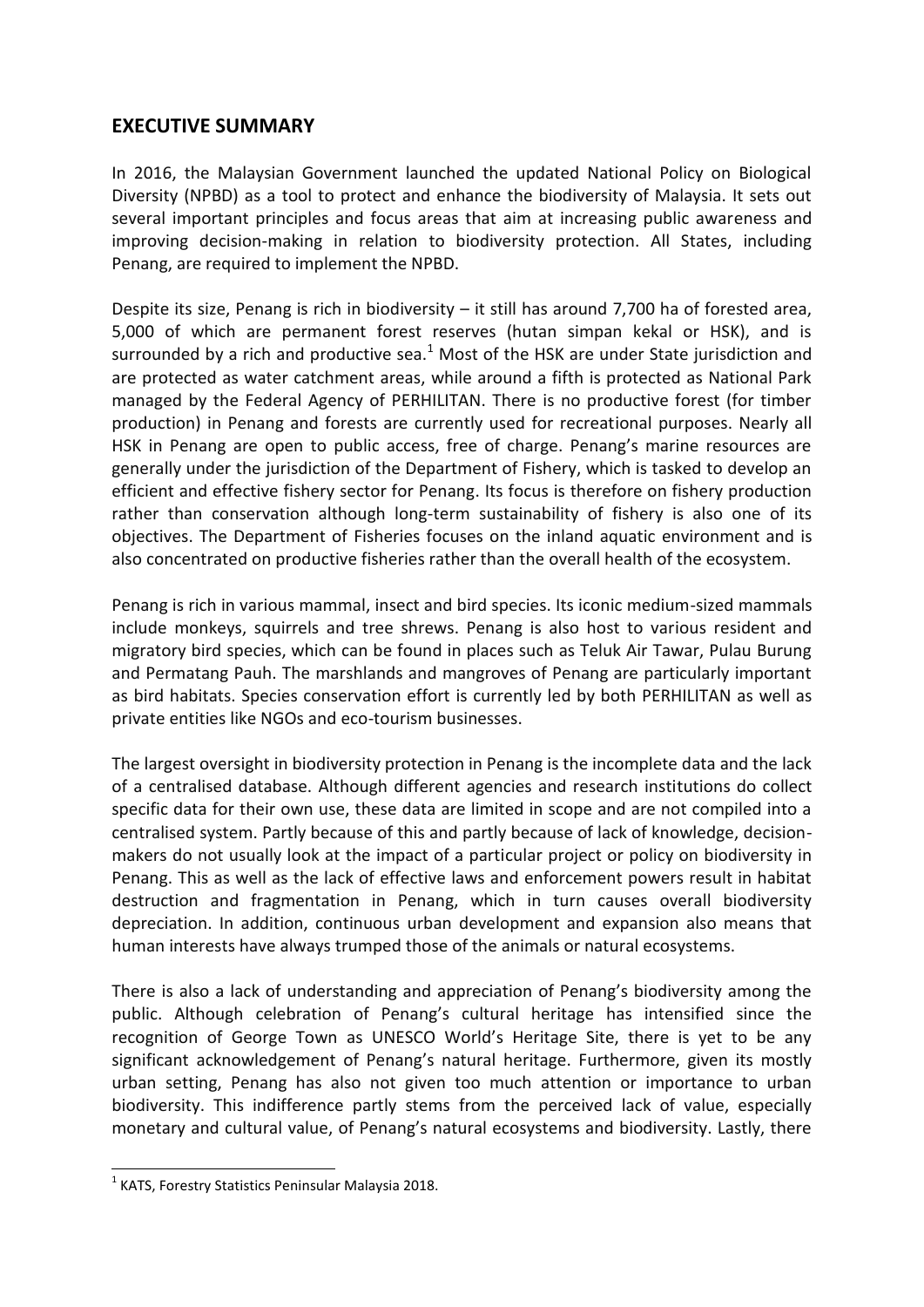are severe gaps in the understanding and management of Penang's marine and river ecosystems. A lack of comprehensive information about these ecosystems and the lives they support means there is no understanding of how these ecosystems are faring and how resilient they are against future threats. The lack of planning and effective management is also the result of the absence of strong governance regimes for these resources.

The BIOD Working Group proposes the following five recommendations to implement and achieve the objectives of the NPBD in Penang:

# **1. Urban Biodiversity (2020)**

Penang is one of the most urbanised states in Malaysia where built-up area is expected to reach about 50% of its landmass. Although Penang's forest reserves are protected, they only account for 5% of its land area. This means that biodiversity protection is not only important in forests but also in the urban setting. To help enhance and protect its urban biodiversity, the State Government should adopt an **Urban Biodiversity Policy** or Plan to lay out how to use urban spaces to enrich local biodiversity. The Policy can provide guidelines, which can be incorporated into the relevant plans, on how urban planting can be carried out to maximise the potential for biodiversity. This is particularly true for landscaping activities on state and council land. Local Governments invest a lot of money in public landscape every year but the design of landscape is very much driven by cost-saving considerations, i.e. which species or types of planting can minimise maintenance cost. This results in singlespecies and linear planting. The lack of an urban biodiversity focus or policy also means trees and plants have too easily been sacrificed for houses or roads. Instead, an Urban Biodiversity Policy can facilitate the adoption of **nature-based solutions in addressing urban challenges** such as the use of **blue-green infrastructure for stormwater management,** the creation of **Green Connectors** (which also targets using green engineering to reduce urban heat island effect) as well as urban farming. Rewilding of the urban landscape, for example, can promote urban biodiversity and provide urban corridors for wildlife while also reducing maintenance costs. Having an urban development plan that is sympathetic to the survival of urban wildlife is consistent with making Penang a liveable place for all types of creatures, not just people.

# **2. Promote Penang's Eco-Tourism and Natural Heritage (2021)**

Penang State and Local Governments need to recognise the economic value of Penang's rich ecosystems and biodiversity, which can be promoted through eco-tourism and cultural celebration. Penang has set precedents of world-class standard eco-tourism operations such as The Habitat, Tropical Spice Garden, Entopia etc, which are the blueprints for future development of ecotourism (including cottage industries) in Penang. The Government should also invest in capacity building and work with state and federal agencies that own the various parks to promote preservation and conservation of Penang's natural heritage (e.g. through the creation of nature trails, education programmes and so on). In particular, **eco- tourism needs to be prioritised** over other types of development in areas with important ecosystems (or biodiversity hotspots), such as hill forests, mangrove forests, and pristine coastal areas and rivers. Penang's eco-tourism industry can also be boosted through the **celebration of Penang's natural heritage** either via existing festivals such as George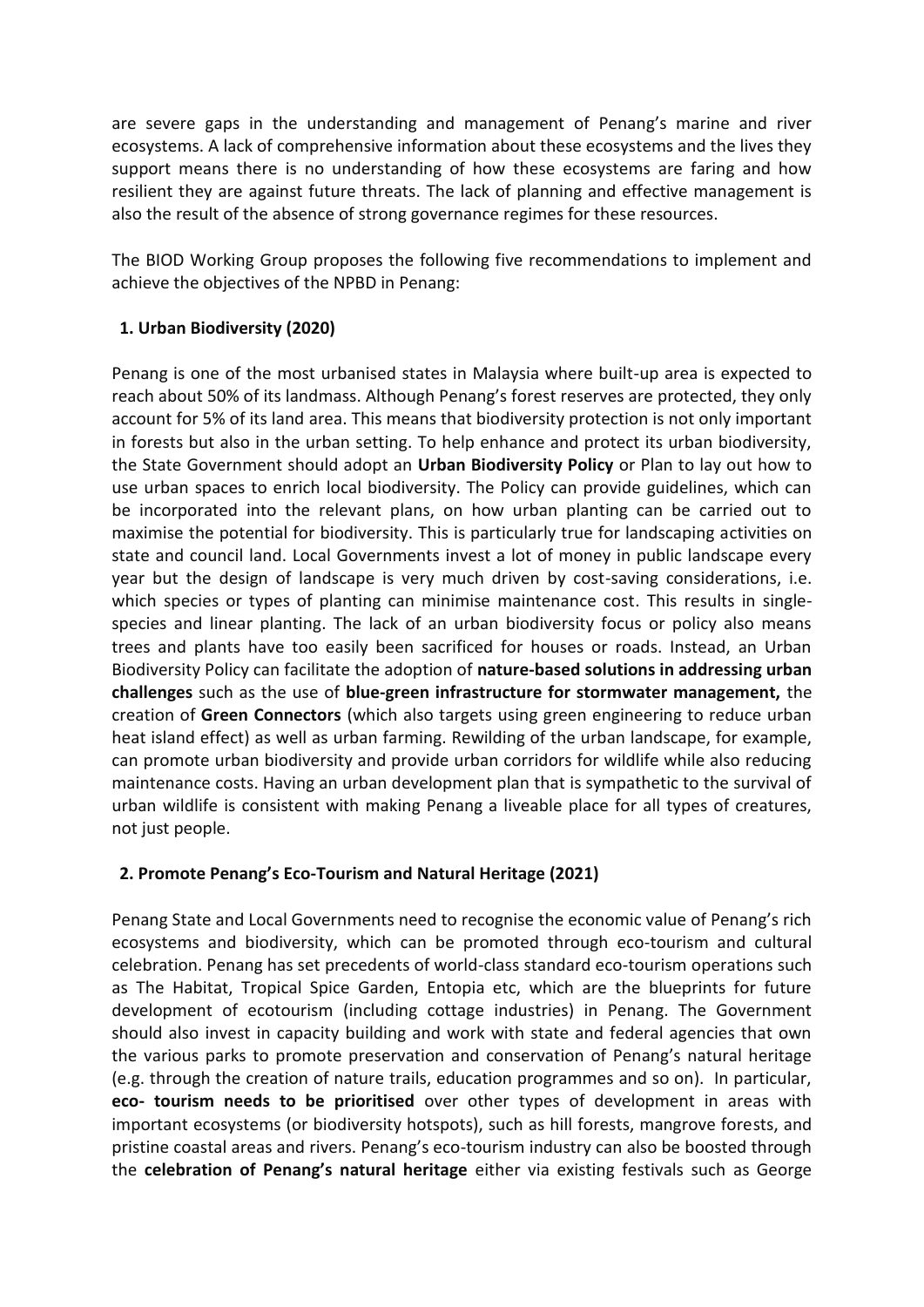Town Festival and Penang Hill Festival or new festivals to coincide with World Biodiversity or Ranger Day. Bio-cultural elements of Penang's biodiversity, such as specific cultural activities involving local species or the role of biodiversity in Penang's cuisine should be highlighted. In relation to the latter, the importance of biodiversity in Penang's culinary richness can be emphasised in Penang's celebration of foods (such as through Penang International Food Festival). To complement Penang's eco-tourism and heritage celebration, the Government should also work with various partners (including NGOs, research institutes and private businesses) to further strengthen **environmental education and awareness** around Penang's natural ecosystems, flora and fauna. Specific species of flora and fauna (such as the vampire crab that is endemic to Penang Hill) can be highlighted as ambassadors for public engagement and education.

# **3. Penang Biodiversity Centre (2021)**

Penang should establish a **Biodiversity Centre or Unit** that not only oversees biodiversity protection in Penang but also acts as one of the 5 national biodiversity centres to be set up under the National Policy on Biological Diversity (NPBD). The Centre will oversee biodiversity of all types of ecosystems including forests, maritime, rivers, caves, and urban biodiversity. The mandate to set up the Centre should be established by a **State Policy on Biodiversity**, and it can be a quasi-Government entity, co-run by Non-Government experts (such as scientists and universities). The Centre should have the mandate to collect and collate all **biodiversity- related data**. Furthermore, given the relatively scarce information on Penang's marine ecosystem, the Centre should prioritise working with the Department of Fishery in gathering data especially a **state-level fish stock inventory** to keep track of this important food source for Penang. This can be done through public-private collaboration on a "Bio Blitz" equivalent exercise for the marine environment. The Centre should also come up with short- and long-term plans on biodiversity protection in Penang. Once biodiversity data is collected, which can include a species directory, the Centre should designate **biodiversity "hot spots"** or protected areas in Penang. Biodiversity "hotspots" can be species (e.g. bird areas) or ecosystems (e.g. coral reefs) specific. They can also include important migratory corridors for unique species. Based on these hotspots, the State Government can establish the first Marine Conservation Areas in Penang. These "hot spots" must be clearly identified in Land Use Plans and should be given adequate protection such as through legal gazettement. Another task of the Centre is to promote research collaboration on its natural ecosystems and biodiversity, which requires clear guidelines on material access and data sharing. It should also undertake studies to establish the intangible value of biodiversity. More importantly, the Biodiversity Centre should be consulted on the planning and decisions on land development that are most likely to have a significant impact on biodiversity in Penang.

# **4. Financing for Biodiversity Protection (2022)**

In line with the national biodiversity policy, the Penang Government needs to secure sufficient funding to protect biodiversity in Penang. The State Government can utilise the **national initiative on BioFin (biodiversity financing)** to build capacity in assessing financing needs and exploring viable financing avenues for future biodiversity protection. For example, the State Government should aim to set up the **Payment for Ecosystem Services**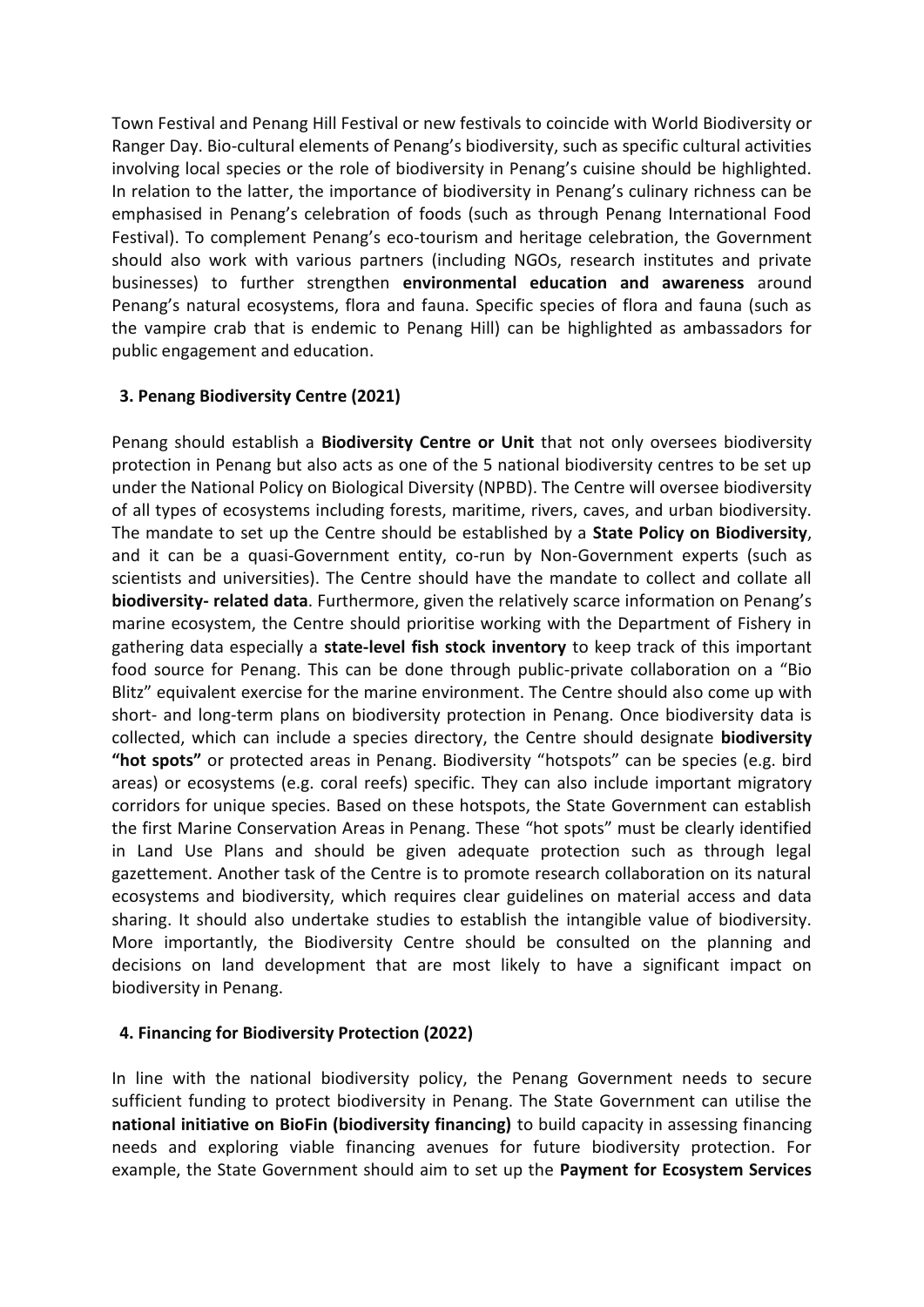**(PES) scheme**. This scheme should target ecosystems and biodiversity that are unique or important to Penang and the region, and entities that derive direct benefits from them such as water consumers, park users and even farmers. In addition, the State Government can also set up a **Trust Fund for Biodiversity Protection** with a clear mandate to receive and disburse funding for biodiversity protection purposes. Funding can come from public and private sources. The PES scheme and Trust fund can be managed by a Biodiversity Centre or Unit dedicated to protecting and enhancing biodiversity in Penang and the region. Once the Trust Fund is set up, it can become a vehicle for receiving international funds such as through dedicated funds (e.g. Adaptation Fund) or carbon offset schemes. Use of revenues from the PES scheme or Trust Fund should be limited to biodiversity protection activities and nothing else. Apart from understanding the cost of biodiversity protection, the State Government also needs to understand the cost of inaction, i.e. future losses resulting from the failure to protect Penang's biodiversity etc. This will further clarify the choices and trade-offs policy-makers have with regards to Penang's natural environment at any specific time.

#### **5. Integrated River Authority and Integrated River Basin Management (2023)**

There is currently no one agency that is responsible for looking after river ecosystems in Penang – the Department of Drainage and Irrigation (JPS) is in charge of drainage and irrigation; Department of Environment (JAS) is in charge of water quality; while the Department of Fishery is in charge of inland fisheries. Penang also does not have an integrated river management regime, which means no-one takes the responsibility for rehabilitating rivers and ensuring that rivers are used sustainably. As a result, almost all of the big rivers are severely polluted. Rehabilitating rivers not only helps revive aquatic ecosystems, it can also increase water security as Penang rivers are an alternative source of water supply. There should be a **body or authority with a clear mandate to manage Penang's rivers in an integrated fashion**. This body must be able to take action against sources of river pollution such as illegal dumping and discharging from domestic users. The custodian of Penang's rivers could be either the Mayors of MBPP and MBSP, or an upgraded Bahagian Kawal Selia Air, which is put in charge of looking after Penang's water catchment areas. The JPS could also be a good candidate as they are already receiving funding for river management, although there are concerns about their lack of capacity in adopting a "softer" approach (as opposed to concrete-based engineering solutions) to whole-ecosystem river management. The river authority / custodian can work closely with the Biodiversity Centre or Unit to carry out river rehabilitation and protect river ecosystems. Penang also needs to accelerate the adoption of the Integrated River Basin Management approach to make sure that all uses of the rivers and the surrounding land are governed in an integrated manner.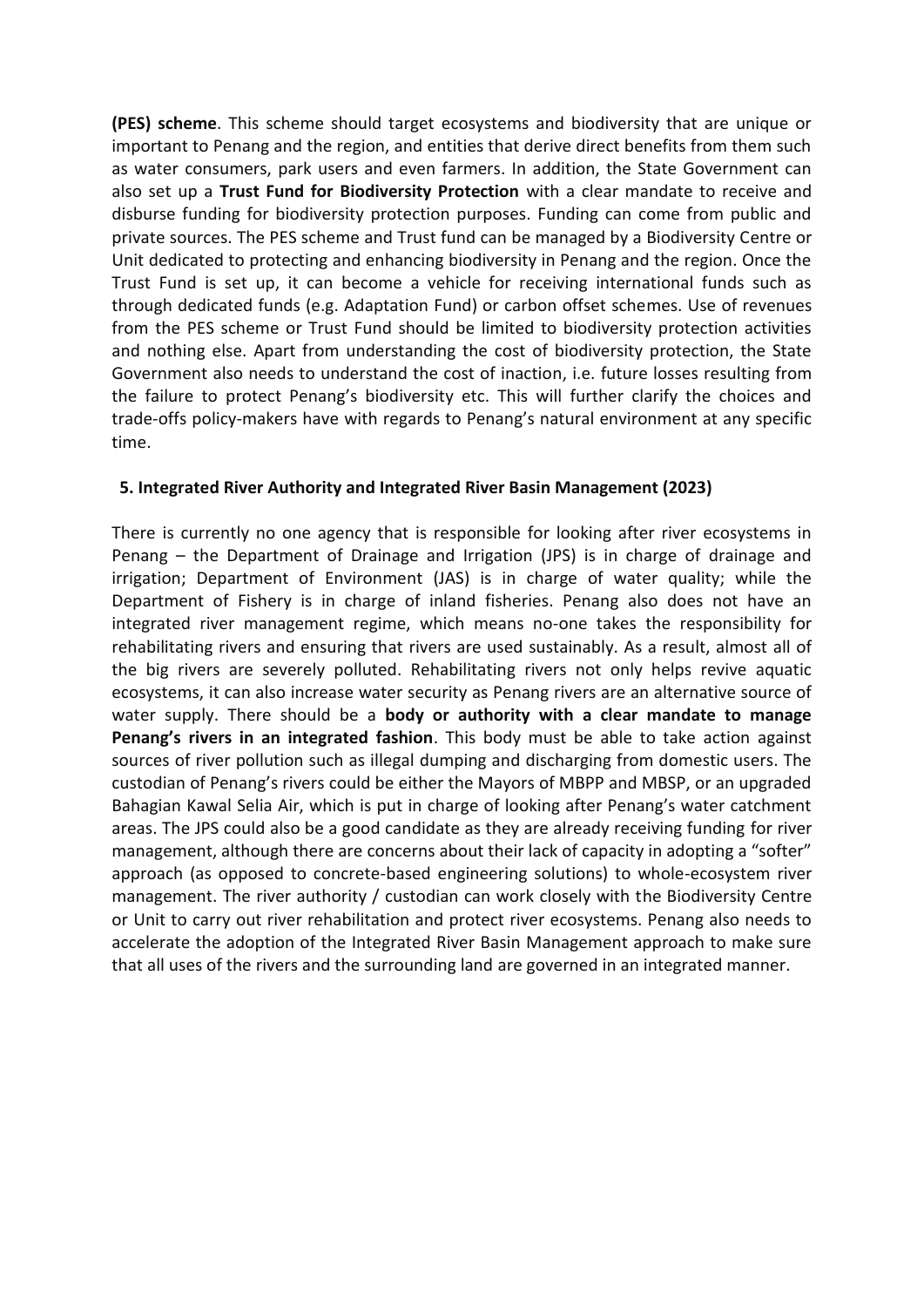# **1. Background**

# **1.1 Penang Green Agenda 2030 and Biodiversity and Natural Ecosystems**

Biodiversity and Natural Ecosystems is one of the ten key focus areas that are important for Penang to achieve its sustainable development goals by 2030. Penang is one of the most urbanised states in Malaysia with over 90% of its people residing in urban areas.<sup>2</sup> Penang is also the centre of Malaysia's Northern Conurbation and we will continue to see the cities and towns of Penang grow as an economic powerhouse for the Northern Region. The existing development paradigm leans toward urban sprawl/lower density growth that continues to expand into undeveloped land. According to the State Structure Plan 2030, around 46% (50,000 ha) of the whole of Penang State has been set aside as a build-up area. $3$ 

On the other hand, Penang has rich ecosystems and its national park (one of the world's smallest national parks) is conveniently only 30 minutes away from George Town. Penang Hill is host to a 130 million year-old forest, and mangrove forests still dot the shoreline of Penang Island as well as the mainland. $<sup>4</sup>$  Penang does not have any designated marine</sup> park although its national park does extend out to the surrounding sea. It also has seagrass beds in the eastern coast of Penang Island such as Pulau Gazumbo and Pantai Jerejak and coral reefs around Pulau Kendi, which provide the habitat, feeding and breeding ground for various marine organisms and local fishing communities. Penang potentially also has a rich urban biodiversity although so far no data has been collected. These ecosystems are host to a great variety of flora and fauna, some of which are unique to Penang.

The tussle between development and the need to protect Penang's natural ecosystems will continue to worsen, with the latter expected to lose out due to rapid development. Although Penang has promised to preserve its existing forest reserves, gaps and challenges remain including the lack of biodiversity-specific protection policy as well as marine protected areas. Also, Penang still lacks a policy framework to protect its urban biodiversity apart from the minimal requirement for green space in development projects. However, the recent Green Connectors initiative may yet give Penang's urban biodiversity a new impetus.

In 2015, the Federal Government adopted a comprehensive National Policy on Biological Diversity (NPBD) (2016-2025). NPBD provides a useful framework for targets, actions and policy implementation on biodiversity protection in Malaysia. It also sets out a governance structure that includes National and State Level Steering Committees for the NPBD, and the civil society / private sector-led National Biodiversity Roundtable (NBR).

**.** 

<sup>2</sup> Department of Statistics Malaysia

<sup>&</sup>lt;sup>3</sup> Rancangan Struktur Negeri Pulau Pinang 2030.

<sup>&</sup>lt;http://epublisiti.townplan.gov.my/turun/rsn\_pulaupinang2030/rsnpp2030.pdf>

<sup>&</sup>lt;sup>4</sup> "International researchers to study Penang Hill's 130 million-year-old rainforest". *Malay Mail*, 16<sup>th</sup> October. <https://www.malaymail.com/news/malaysia/2016/10/16/international-researchers-to-study-penang-hills-130-million-year-old-rainfo/1228665>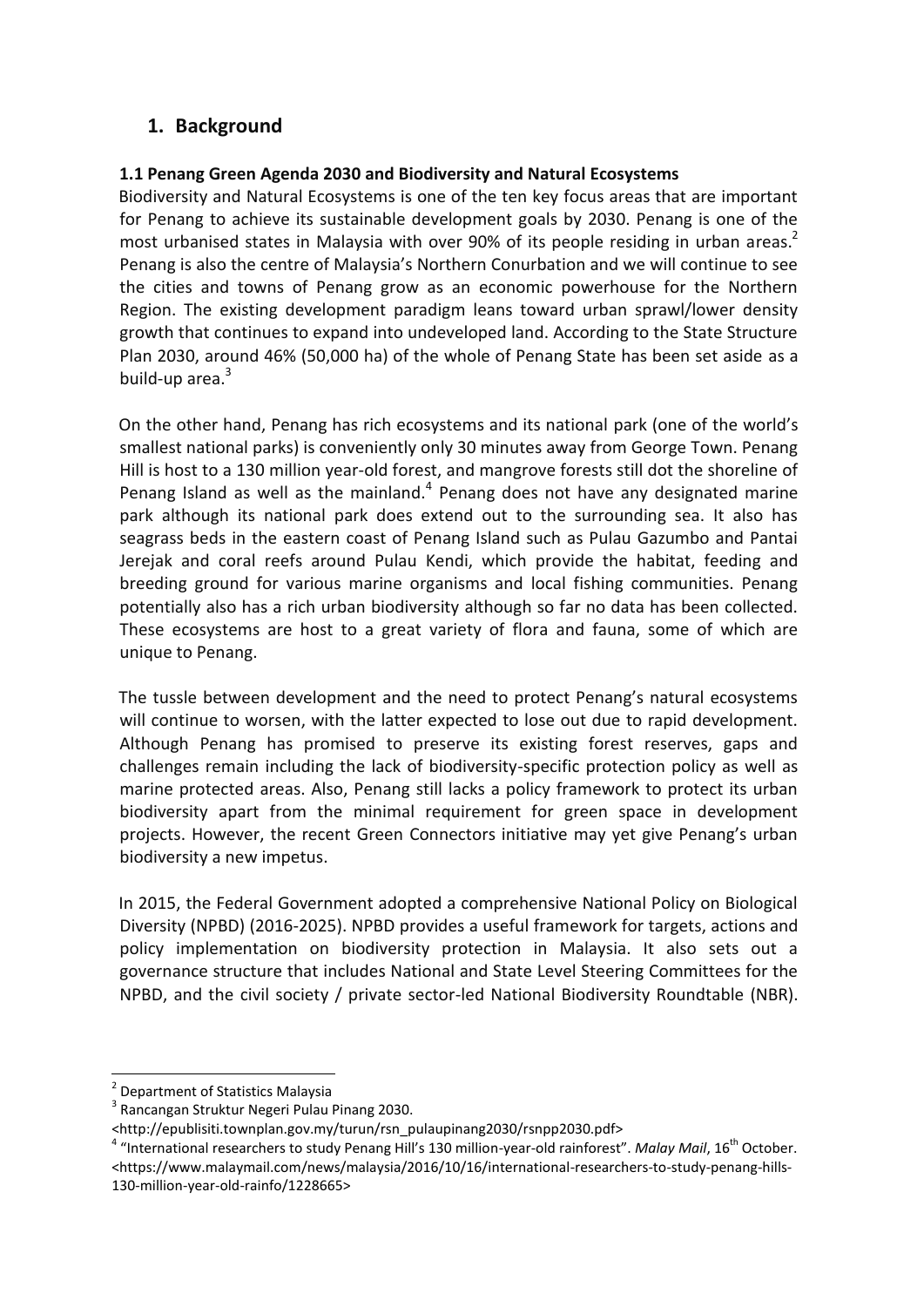Among its 17 specific targets is the commitment to conserve 20% of its terrestrial areas and 10% of its coastal and marine areas. $5$ 

The Working Group on Biodiversity and Natural Ecosystem (BIOD) examines the extent to which the NPBD is being implemented in Penang. In particular, it aims to identify the priority areas / issues for Penang as well as the measures already in place or yet to be adopted in order to achieve the 17 targets under the NPBD. It explores the use of innovative mechanisms (technology, governance and financing) to turn Penang into a torchbearer of the NPBD in Malaysia.

# **1.2 Current Situation**

#### 1.2.1 National Policy on Biological Diversity (2016-2025)

Malaysia is blessed with a rich biological diversity: there are an estimated 15,000 species of vascular plants in Malaysia (with about 8,300 species in Peninsular Malaysia and about 12,000 in Sabah and Sarawak), 307 known species of mammals (30 of which are endemic to Malaysia), 785 species of birds, 242 species of amphibians and 567 species of reptiles, as well as 2,068 species of freshwater and marine fishes.<sup>6</sup> The first National Policy on Biological Diversity (NPBD) in Malaysia was actually formulated in 1998. However, due to rapid development and population increase, biodiversity in the country continued to be threatened by habitat fragmentation, invasive species, pollution, poaching, land use pressure as well as climate change. Nearly half of the nation's plant diversity is facing various levels of threat.

In 2016, the Federal Government decided to revise the NPBD to deal with the present and future challenges, and as a response to the Convention on Biological Diversity's Strategic Plan for Biodiversity 2011-2020. It is guided by five principles: Heritage (biodiversity as national heritage), Precautionary (lack of full scientific certainty not an excuse to not take actions), Shared Responsibility (by all sectors of society), Participatory, and Good Governance (accountability and transparency). The new NPBD contains 5 goals, 17 targets and 57 actions.

The five goals of the NPBD (2016-2025) are:

**.** 

- Goal 1: We have empowered and harnessed the commitment of all stakeholders to conserve biodiversity
- Goal 2: We have significantly reduced the direct and indirect pressures on biodiversity
- Goal 3: We have safeguarded all our key ecosystems, species and genetic diversity
- Goal 4: We have ensured that the benefits from the utilisation of biodiversity are shared equitably
- Goal 5: We have improved the capacity, knowledge and skills of all stakeholders to conserve biodiversity

my/PustakaMedia/Penerbitan/National%20Policy%20on%20Biological%20Diversity%202016-2025.pdf>

<sup>&</sup>lt;sup>5</sup> National Policy on Biological Diversity 2016-2025. <http://www.kats.gov.my/ms-

my/PustakaMedia/Penerbitan/National%20Policy%20on%20Biological%20Diversity%202016-2025.pdf> 6 National Policy on Biological Diversity 2016-2025. <http://www.kats.gov.my/ms-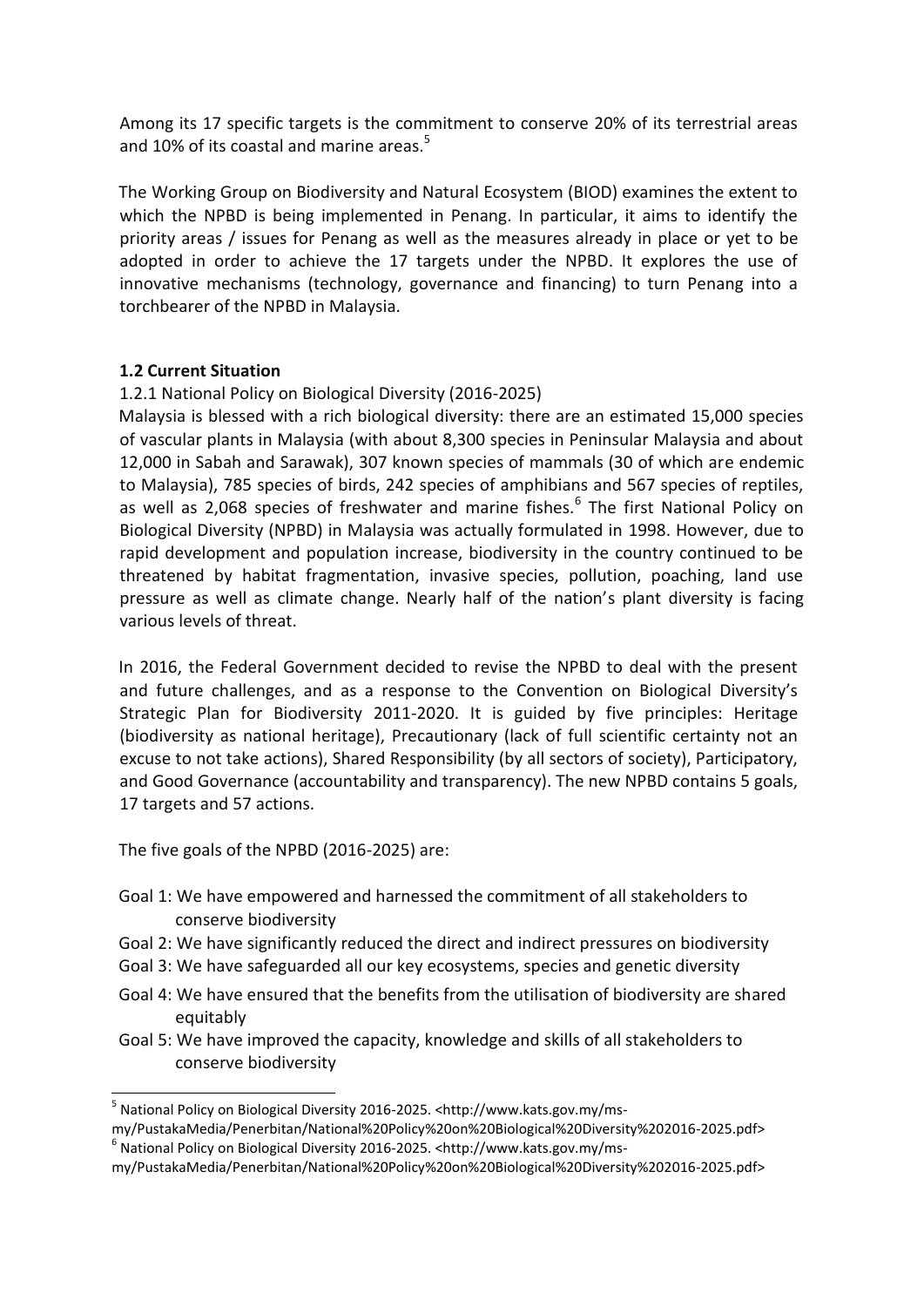In a nutshell, the NPBD aims to harness the commitment and capacity of stakeholders to conserve biodiversity, reduce pressure on and safeguard key ecosystems biodiversity, as well as ensure equitable sharing of the benefits of biodiversity utilisation.

As part of the NPBD, Malaysia has introduced Act 795 – Access to Biological Resources and Benefit Sharing Act 2017. The Federal Government has also promised to keep at least 50% of its landmass as forestland.<sup>7</sup> In addition, in August 2019, the Ministry of Water, Land and Natural Resources (Kementerian Air, Tanah dan Sumber Asli or KATS) set up the National Biodiversity Roundtable (NBR) to advise the Minister on the direction and strategy of implementing the NPBD.<sup>8</sup> The Roundtable group consists of stakeholders from the Government, academia, private sector and Non-Governmental Organisations. The NBR also looks at the proposed framework for the Biodiversity Strategy in the  $12<sup>th</sup>$ Malaysia Plan. Separately, the Federal Government is also looking to set up a Natural History Museum to showcase and protect biological sources in Malaysia.

Implementation of NPBD is yet to start in earnest especially at the state level, and biodiversity protection is yet to be mainstreamed into general policy-making even at the Federal level. Penang State currently does not have an implementation plan for NPBD.

# 1.2.2 Penang's Forest Resources

**.** 

Penang's forests are under the jurisdiction of the Forestry Department (Jabatan Perhutanan Negeri or JHN). In Penang, permanent forest reserve (Hutan Simpan Kekal or HSK) accounts for around 5% of Penang's landmass, amounting to 5,100 ha.<sup>9</sup> Penang does not have production forest and all forests are currently managed for conservation purposes in accordance with the National Forestry Policy (Dasar Perhutanan Negara) and the National Forestry Act. Penang also has three High Conservation Value Forests (HCVF) – plots of forestland that are specially protected and monitored because they contain rare and valuable tree species.<sup>10</sup> Penang has one National Park<sup>11</sup> (which is the world's smallest) that is under the jurisdiction of the Department of Wildlife and National Parks Peninsular Malaysia (PERHILITAN) and one State Park $^{12}$  under the jurisdiction of the JHN. The JHN is also in charge of forest restoration and overseeing the timber industry in Penang. The JHN is assisted by the Forest Research Institute Malaysia (FRIM) in making evidence-based policy for the management of its forest and biodiversity. According to FRIM, there are 15,000 flora species in Malaysia, 165 of which are threatened species and

<sup>&</sup>lt;sup>7</sup> KATS, Forestry. <http://www.kats.gov.my/en-my/forestry/Pages/default.aspx>

<sup>&</sup>lt;sup>8</sup> "Preserving our Biodiversity". The New Straits Times, 2<sup>nd</sup> August 2019.

<sup>&</sup>lt;https:/[/www.nst.com.my/opinion/columnists/2019/08/509498/preserving-our-biodiversity>](http://www.nst.com.my/opinion/columnists/2019/08/509498/preserving-our-biodiversity)

<sup>&</sup>lt;sup>9</sup> Jabatan Perhutanan Negeri Pulau Pinang. Kedudukan Serta Keluasan Hutan Simpanan Kekal Di Pulau Pinang. <http://jhn.penang.gov.my/images/pdf/hsk.pdf>

 $^{10}$  Penang Forest Department, "Forest Biodiversity Protection in Penang" [Powerpoint Presentation], 28<sup>th</sup> August 2019.

<sup>11</sup> PERHILITAN, Penang National Park. <https://www.wildlife.gov.my/index.php/en/public/2016-05-10-02-34- 43/peta>

 $12$  Penang Forest Department, "Forest Biodiversity Protection in Penang" [Powerpoint Presentation], 28<sup>th</sup> August 2019.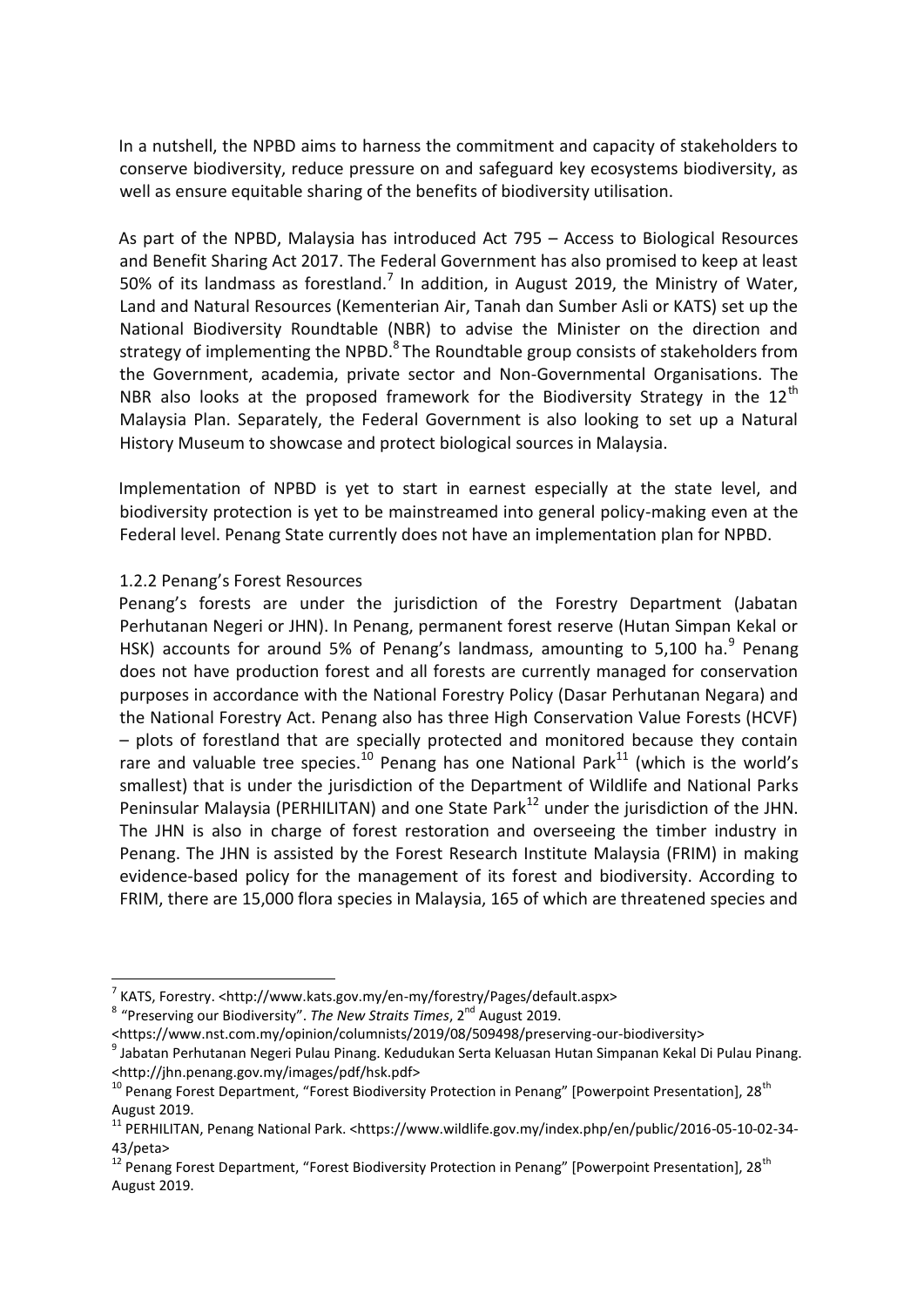5 of these are found in Penang.<sup>13</sup> Penang National Park has also set up a species inventory and the process of data collection is ongoing.

The Government of Penang has made a commitment not to reduce the size of its HSK – if a forest in Penang is degazetted, the state needs to replace one with the same size – and has plans to plant 1 million trees per year.<sup>14</sup> Almost all forests in Penang are currently used for recreational purposes and access to them is open and free to all, including the virgin forests although access to this should technically be limited. Only certain forest areas surrounding dams are closed to the public. Despite being the state with the smallest forest coverage, Penang receives the second highest number of visitors to its forests in the whole of Peninsular Malaysia.<sup>15</sup> There is currently no political appetite to impose charges for the public to access forests for recreational use. Penang has also not established a payment for ecosystem services (PES) scheme for its forests and forest resources unlike Perak.

Going forward, the JHN is planning to gazette around 1,000 ha of mangrove and nipah forests as HSK – the effort is underway but the process has taken a long time due to resistance by various parties. $16$  The JHN is also working with Universiti Sains Malaysia (USM), Penang Hill Corporation (PHC) and The Habitat to designate more than 2,000 ha of forests as research forest under the Rainforest Research Centre, which will be the largest in Malaysia.<sup>17</sup> The aim of the Research Forest is to attract domestic and foreign researchers to carry out scientific research and studies in Penang, subsequently contributing to the protection and enrichment of Penang's biodiversity. The focus of the Rainforest Research Centre will be on environmental conservation, climate change and long-term sustainable management of natural ecosystems in Penang. USM is an important stakeholder for understanding Penang's biodiversity and its School of Biological Sciences has a checklist of local flora and fauna. The establishment of the Research Forest will create a win-win situation for all parties. In addition to the Research Forest, the JHN also has plans to further develop forest-based eco-tourism in Bukit Panchor including implementing an entrance fee (the first to be levied by the JHN in Penang) as conservation charges.

Apart from forests actively managed by the JHN, there have been special efforts by the State Government and the private sector to showcase the rich flora and fauna of Penang. The most significant of these include the Botanic Gardens, PHC and The Habitat. The Penang Botanic Gardens cover a total area of 212 ha, 30 ha of which are built-up areas.<sup>18</sup> The Gardens have more than 100 years of history and their main objectives are to provide a safe and conducive public recreation environment, support conservation

1

<sup>&</sup>lt;sup>13</sup> Saw Leng Guan et al., "Conservation of some rare and endangered plants from Peninsular Malaysia", Kew Bulletin, vol. 65, no. 4, 2010, pp. 681–689. JSTOR. <www.jstor.org/stable/23044635>

 $14$  Penang Forest Department, "Forest Biodiversity Protection in Penang" [Powerpoint Presentation], 28<sup>th</sup> August 2019.

 $^{15}$  Private communication from Department of Forestry Penang on 27<sup>th</sup> August 2019.

<sup>&</sup>lt;sup>16</sup> Penang Forest Department, "Forest Biodiversity Protection in Penang" [Powerpoint Presentation], 28<sup>th</sup> August 2019.

 $17$  Ibid.

<sup>18</sup> State Government of Penang, "Penang Botanic Gardens Draft Special Area Plan", Published in 2011. <http://pht.org.my/botanic/botanic1.pdf>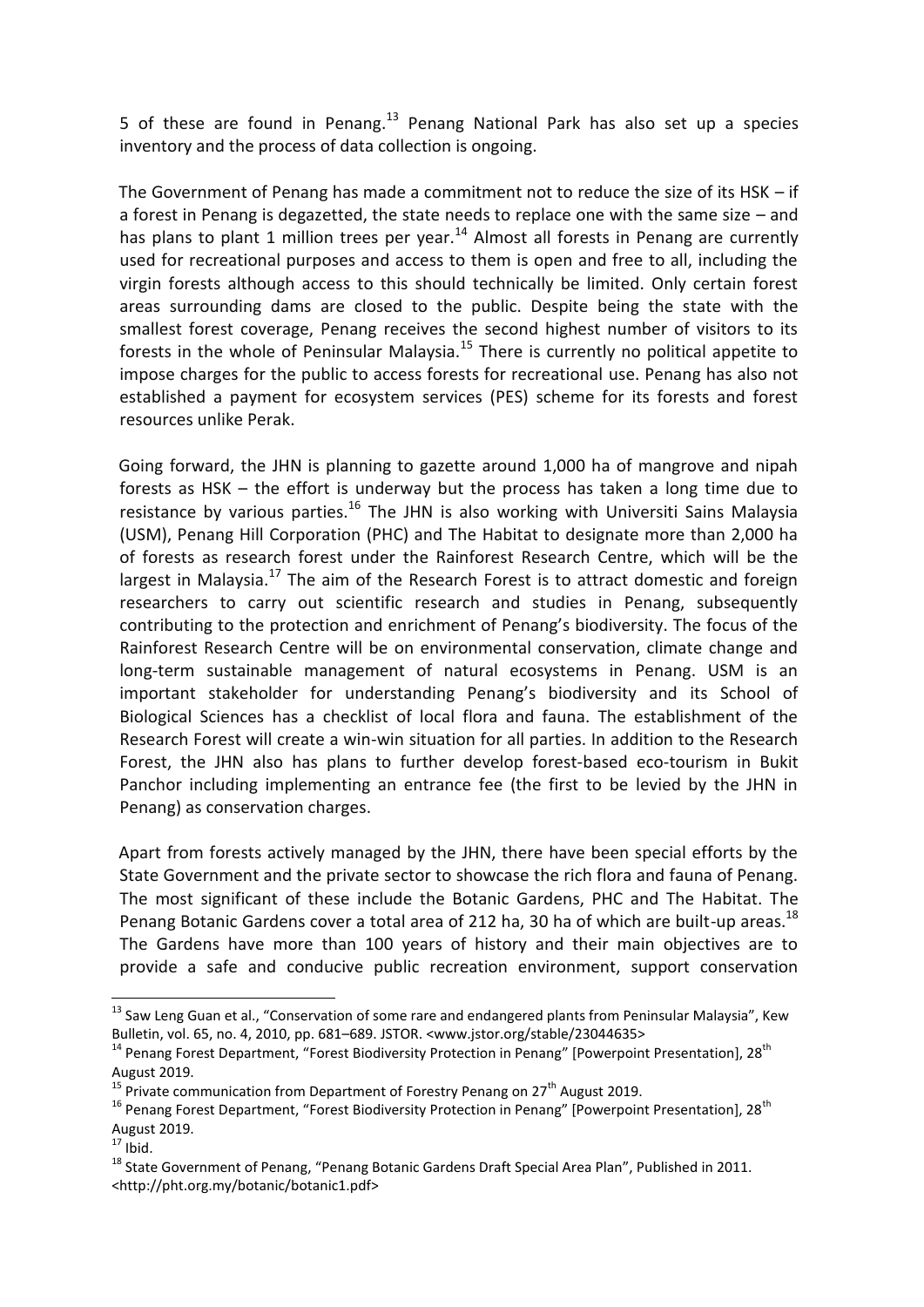programmes, and promote education and awareness in the appreciation of nature and gardening. The Gardens currently receive more than 800,000 visitors per year and are governed by a Special Area Plan, which sets out the range of activities allowed within the Gardens and their future development.<sup>19</sup> The Botanic Gardens Department of Penang is in charge of looking after the Gardens although it does not have enforcement powers. The Botanic Gardens have a lot of potential for eco-tourism due to their close proximity to the city centre. New ideas to enhance their future use include the building of a canopy walk near the waterfall.

PHC was established in 2009 through a State enactment with the vision of promoting Penang Hill to be the Hill Resort of Choice in Malaysia. Its mission is to promote preservation and stewardship of the natural and historical heritage of Penang Hill through conservation, education, eco-tourism and so on. It has three main responsibilities: a) managing the funicular service; b) hill maintenance and landscaping; and c) infrastructure and tourism development. PHC is currently working with various government agencies to come up with the Penang Hill Special Area Plan (Substitution). It carries out a series of programmes to support its mission including Penang Hill Festival, Penang Hill Heritage Forest Challenge, Trash Free Hill, Nature Walks at Penang Hill and so on. It also has a small plant nursery to carry out plant nurturing activities. PHC, representing the Penang State Government, is currently working closely with government departments and with the technical expert support of The Habitat and USM to apply for the UNESCO Biosphere Reserve status for an area covering almost a quarter of Penang Island that encompasses both terrestrial and marine territories, including the Penang Hill, National Park and the adjacent sea Northwest of the Island.

The Habitat is a business establishment situated at the top of Penang Hill managed by a private company. It is a successful example of public-private partnership in managing and promoting Penang's natural assets. The Habitat has a long-term concession to build and operate The Habitat through the Penang State Government who is the contracting party represented by the State Secretary and managed through Chief Minister Incorporation (CMI). The Habitat is currently one of the top tourist attractions in Penang, focusing on enhancing the public's experience in learning about the flora and fauna on Penang Hill and conservation efforts. It is a win-win arrangement for the private company, which is profit- oriented and the state Government, which collects an income from leasing the land. The Habitat has also set up The Habitat Foundation to promote conservation research and education, which is non-profit oriented. In 2017, working with domestic and international partners, The Habitat organised the Penang Hill "BioBlitz" – a large scale multi-disciplinary study involving a large number of participants to identify and record the biodiversity of flora and fauna on Penang Hill. The one-off event significantly increased the interest of the public, as well as increasing knowledge of, and exposure to Penang's biodiversity. One of the significant findings of the study is the discovery of a species of highland vampire crab that is endemic to Penang Hill.

1

<sup>&</sup>lt;sup>19</sup> "Penang Botanic Gardens will blossom, promises curator". *Free Malaysia Today*, 30<sup>th</sup> November 2019. <https://www.freemalaysiatoday.com/category/nation/2019/11/30/penang-botanic-gardens-will-blossompromises-curator/>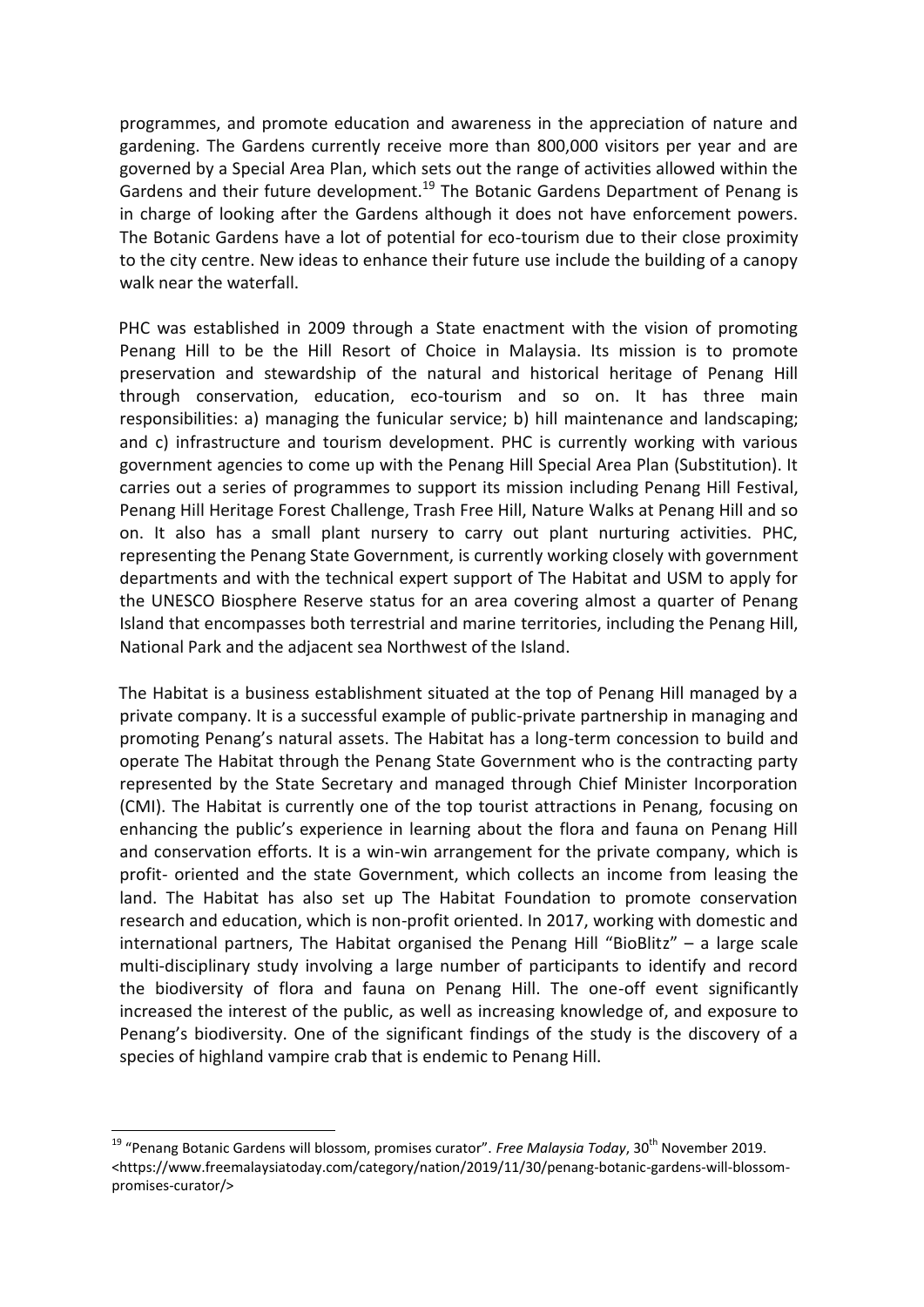# 1.2.3 Penang's Aquatic Resources

The Department of Fishery (Jabatan Perikanan) or DOF is in charge of fishery resources in both the sea and inland water. Unlike forests, aquatic resources in Penang are currently managed for their production value as an important food and income source. The DOF adopts the Ecosystem Approach to Fisheries Management (EAFM) in managing fishery resources in Penang. It is responsible for the licensing of fishing vessels, overseeing aquaculture, collecting data for fishery resources, and planning for food security (fish and seafood related) in Penang. Its mission is to develop a dynamic fishing industry, promote sustainable, efficient and innovative development of marine resources, and professional service delivery.

The DOF also undertakes activities to protect and restore marine habitat, especially important nursery and breeding grounds, including building artificial reefs in Pulau Kendi. Among the nine species of corals found in Pulau Kendi, two are listed in the IUCN.<sup>20</sup> The DOF also promotes sustainable fishery management among fishermen and carries out conservation efforts such as the Sea Turtle Conservation Centre in Pantai Kerachut. The main law governing fisheries is the Fisheries Act 1985 (Akta Perikanan 1985) and the national government is currently working on the Fisheries Management Plan. At the national level, an inventory of fish stock is updated every ten years. The last fish stock inventory was taken in 2016 although the report is yet to be made available. At the State level, there is no detailed record of aquatic life and the changes that have taken place over the years in Penang. However, records of fish catches pertaining to commercial and coastal fisheries can be obtained from Lembaga Kemajuan Ikan Malaysia (LKIM).

There is currently no Marine Park or Marine Conservation Area in Penang. There are 42 Marine Parks in Malaysia and the nearest one to Penang is Pulau Payar Marine Park in Kedah.<sup>21</sup> The objective of Marine Parks is to protect and conserve marine habitat and life. USM's Centre for Marine and Coastal Studies (CEMACS) has identified a few potential areas that could be established as Marine Parks or Marine Conservation Areas in Penang, including the Middle Bank, Pulau Jerejak, Balik Pulau, Pulau Kendi and Kuala Muda. CEMACS has made a substantial contribution to Penang's marine and coastal protection over the years through carrying out scientific studies of Penang's marine ecosystem, and marine species cultivation and green aquaculture. In addition, CEMACS has also collected various coastal and marine biodiversity data in Penang.

The DOF is also in charge of inland fisheries (rivers) in Penang alongside marine fishing. DOF has a Seed Release Programme where it releases native fish seedlings into rivers to replenish fish stock. This takes place in Kampung Terus, Sungai Perai, Sungai Muda and Sungai Kerian. The DOF is also working with the Botanic Gardens to release fish for ecotourism and education purposes where fish are trained to interact with humans. However, the success of the programme depends in large part on the quality of the waters, which is outside the purview of the DOF. The Department of Environment (Jabatan Alam Sekitar or JAS) is in charge of river water quality and the Department of Irrigation and Drainage (Jabatan Pengairan dan Saliran or JPS) is in charge of the overall river management for flood control purposes. There is not yet any department that is in

**.** 

<sup>&</sup>lt;sup>20</sup> 2<sup>nd</sup> Biodiversity Working Group Meeting on 29<sup>th</sup> August 2019.

<sup>21</sup> Marine Park of Malaysia. <http://marinepark.dof.gov.my/apa-itu-taman-laut.html?uweb=jtl&lang=en>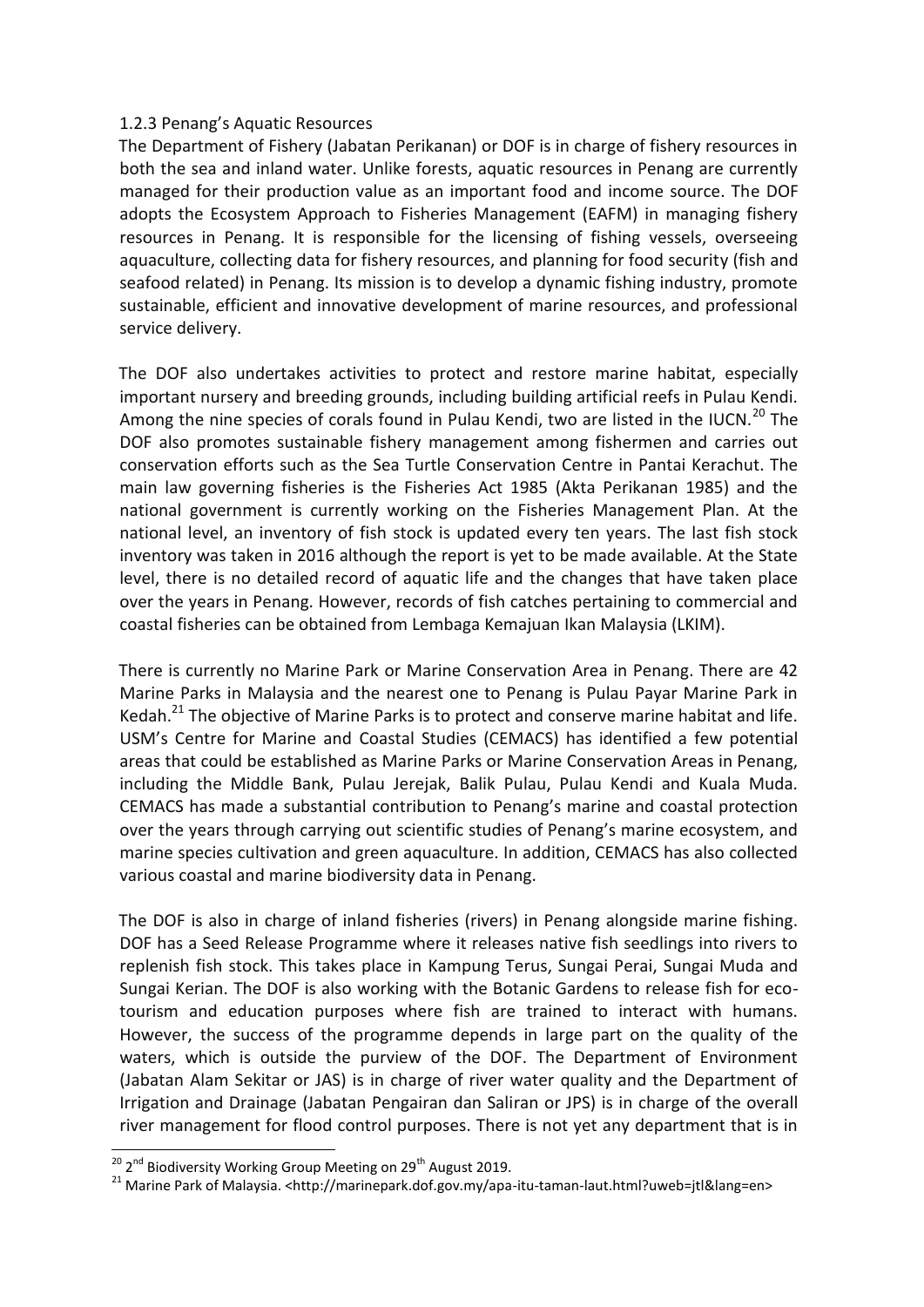charge of looking after the overall aquatic life and biodiversity of inland waters, which is reflected in the lack of information on river habitats in Penang. Also, there is a lack of a river watershed management plan, which would require the involvement of multiple departments.

# 1.2.4 Wildlife and Species Protection

The Department of Wildlife and National Parks Peninsular Malaysia or PERHILITAN (which stands for Jabatan Perlindungan Hidupan Liar dan Taman Negara Semenanjung Malaysia) plays an important role in protecting wildlife under the Wildlife Conservation Act 2010 (Act 716) (Akta Pemuliharaan Hidupan Liar 2010 (Akta 716)) in Peninsular Malaysia. In Penang, the main roles of PERHILITAN are in the management of Penang National Park, humanwildlife conflicts as well as law enforcement in illegal wildlife trade and crime. Currently, PERHILITAN is in the midst of enforcing Wildlife Management Plan as one of the mandatory elements of any new development projects in order to protect wildlife and its habitat.

Other entities that are actively involved in species protection in Penang are the Malaysian Nature Society (MNS) and Langur Project Penang (LPP). MNS has been instrumental in identifying and protecting important habitats for birds in Penang, especially migratory birds. It has collected significant data on animals especially bird species in Penang prioritising endangered animals. The MNS has successfully applied for the recognition of Teluk Air Tawar as a Key Biodiversity Area (KBA) under the IUCN and is currently working to get Penang Hill to be recognised as a KBA too. KBAs are sites that contribute significantly to global persistence of biodiversity. These KBA sites in Penang can form the basis of a list of biodiversity "hotspots" that can attract tighter regulation on development of these sites in Penang. The LPP is set out to study and protect langur species in Penang. Spectacled langurs or dusky leaf monkeys are threatened species primarily found in Penang. Apart from gathering data about the life of langurs, LPP also carries out awareness raising campaigns and helped to build the first canopy bridge in Penang to allow animals to travel within the fragmented habitats. One of its main objectives is to reduce human-animal conflicts and promote co-existence.

#### 1.2.5 Urban Biodiversity

Given that more than 95% of Penangites live in urban areas, and that built-up areas will account for nearly 50% of Penang's landmass by 2030, $^{22}$  the issue of urban biodiversity is becoming more important. The focus of urban biodiversity is to protect and preserve biodiversity in urban areas, which are also part of the biosphere. Urban biodiversity initiatives centre on biospheres that interact closely with humans such as urban greens, or animals in urban alleyways and parks. The importance and promotion of urban biodiversity can also be highlighted from a cultural angle such as the use of certain ingredients or plants for food or for the arts.

Urban biodiversity exists in both public and private spaces. In public spaces, the Department of Landscaping (Jabatan Landskap or JL) within local Governments is playing an important role in promoting and protecting urban biodiversity. Current practices of

**.** 

<sup>&</sup>lt;sup>22</sup> Rancangan Struktur Negeri Pulau Pinang 2030.

<sup>&</sup>lt;http://epublisiti.townplan.gov.my/turun/rsn\_pulaupinang2030/rsnpp2030.pdf>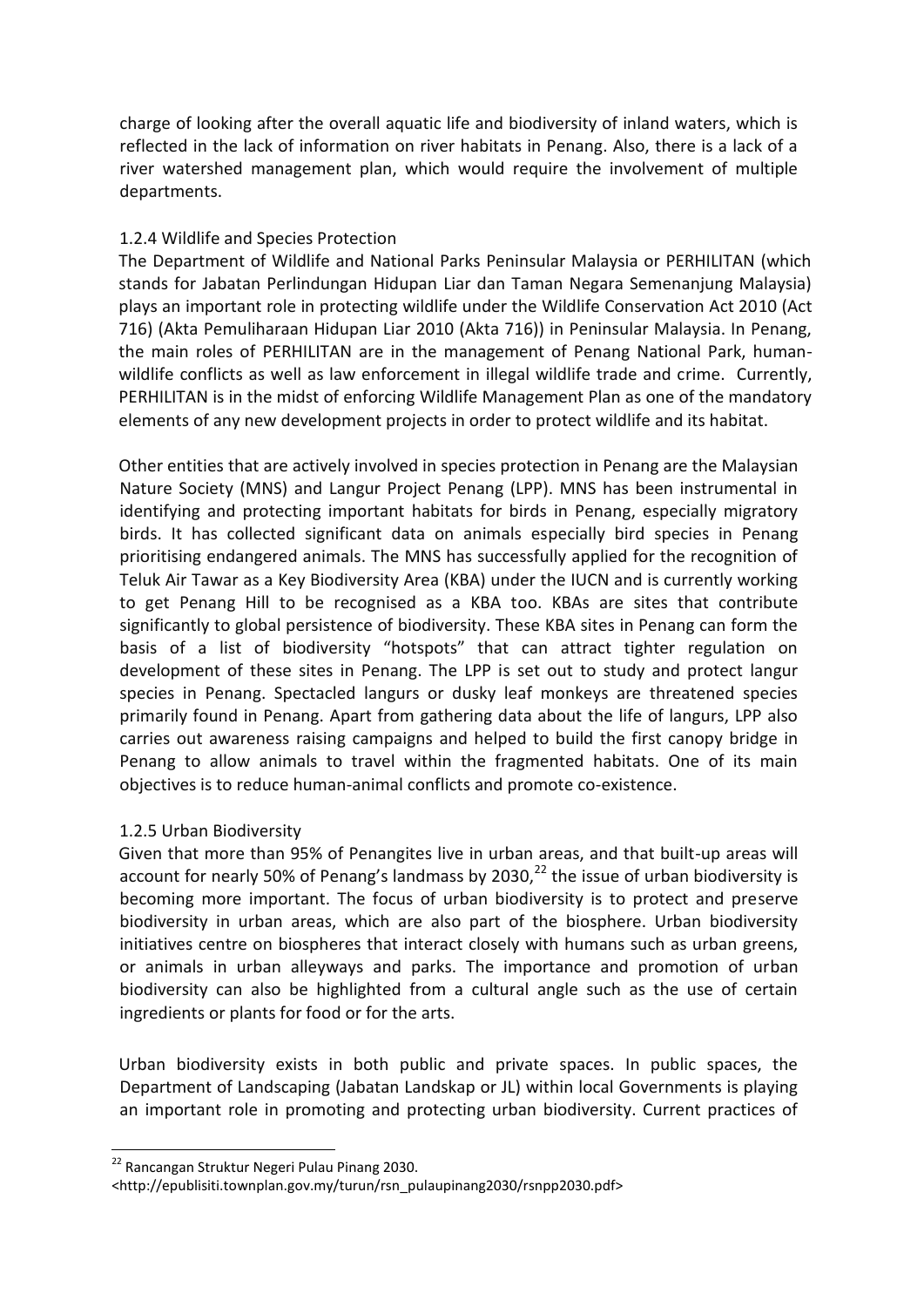single-species tree planting and artificial landscapes dominate the approach taken by the JLs. Apart from cost consideration, there is also a lack of knowledge of holistic planting design that enhances urban biodiversity not only for flora but also fauna species. In Penang, JLs do not work closely with experts from the Botanic Gardens or USM in planning for urban landscape due to lack of a formal relationship and resource constraints. In some cases, 'rewilding' of landscape not only increases biodiversity but also reduces the maintenance cost. Singapore provides a good example of how taking a scientific approach to public landscaping can increase urban biodiversity.

Another avenue for addressing urban biodiversity is through urban farming. Most urban farmers focus only on yield and do not really look into biodiversity issues. The roles of pollinators, pests or natural predators need to be understood properly so that urban farming can benefit from urban biodiversity and vice versa. Other major initiatives in Penang where elements of urban biodiversity should be explored are the Green Connectors project and blue-green infrastructure for flood management. The former aims to create not only more green public spaces but also acts as a climate adaptation measure particularly in reducing urban heat island effect. Regarding the latter, the Government is looking into building more nature-based infrastructure to store and slow down stormwater runoff such as ponds, parks and vegetated swales. These infrastructure projects can also serve to enhance urban biodiversity in Penang.

# **2. Long-Term Goals**

In order to enhance biodiversity protection in Penang, the Biodiversity and Natural Ecosystems Working Group recommends that the State Government adopt the following targets:

- a. To rehabilitate Sungai Pinang (Class III) and Sungai Perai (Class III) by 2030 so that they achieve Class I of the Interim National Water Quality Standards  $(INWQS).<sup>23</sup>$
- b. To establish 2 areas in Penang as Marine Conservation Areas by 2022 and to gazette Teluk Air Tawar as forest reserve as soon as possible.
- c. Penang acquired a UNESCO Biosphere Reserve listing by 2025.
- d. Gazettement of all mangrove forests in Penang by 2025

# **3. Main Challenges and Gaps**

1

3.1 Penang currently **does not have a centralised biodiversity inventory or database**, although different departments and non-government stakeholders collect different data.

3.2 Penang does not have officially recognised **'biodiversity hotspots'** where special protection can be put in place to preserve important species or habitats. There is also no

<sup>&</sup>lt;sup>23</sup> Laporan Kualiti Alam Sekeliling 2017. <http://www.data.gov.my/data/ms\_MY/dataset/senarai-sungaitercemar-dan-kelas-kualiti-air-berdasarkan-bod-an-dan-ss/resource/0ee61053-db28-4fb4-ad7a-7eb25624e8d3>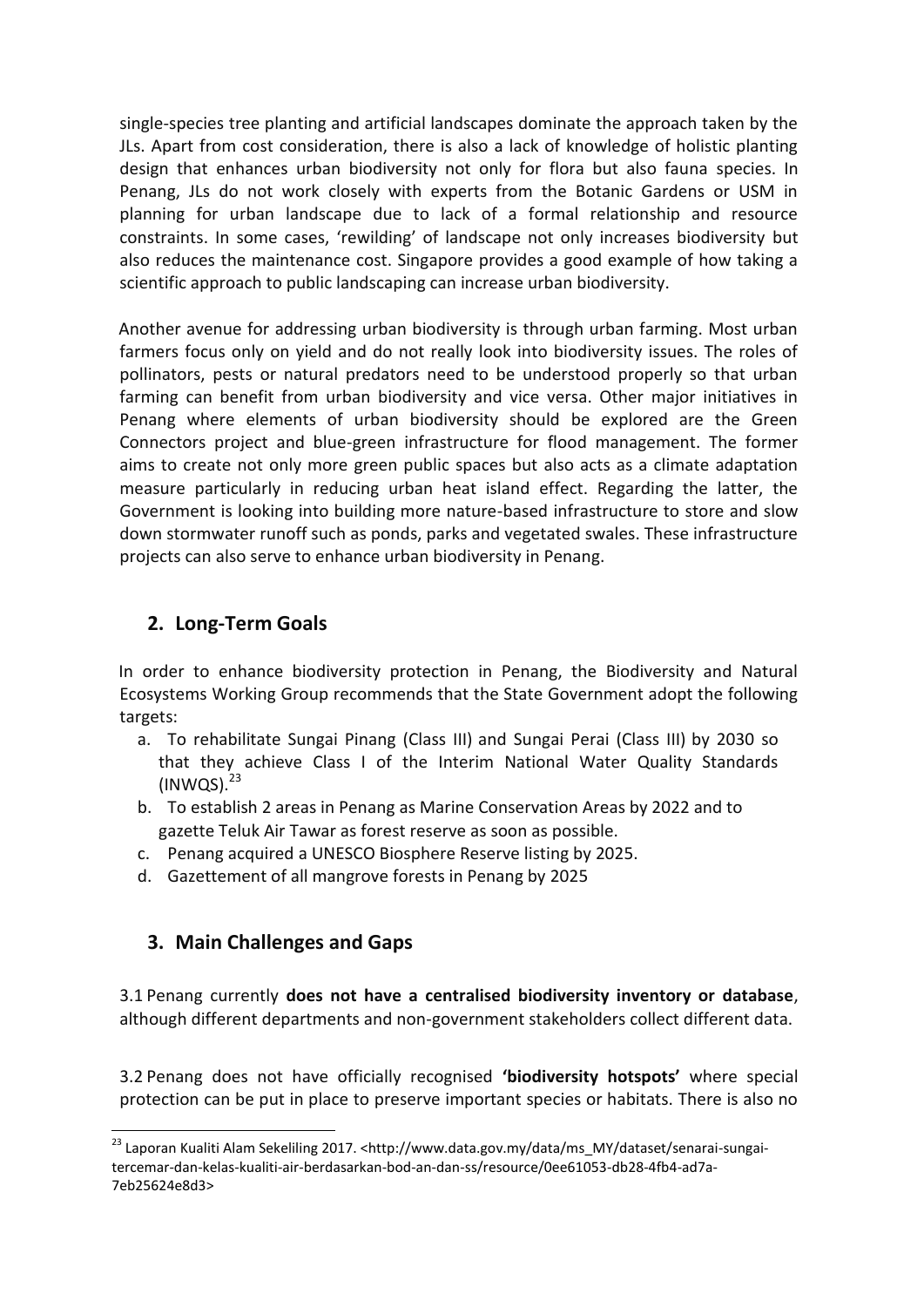one body to oversee the protection and management of biodiversity in Penang.

3.3 There is a **lack of any science-based approach** to decision-making i.e. impact on biodiversity including decisions aimed at promoting sustainable and eco-tourism.

3.4 There is a **lack of enforcement capacity** when it comes to the protection of forest resources especially as most forests are open for public access – problems of forest encroachment and theft of valuable tree species are symptoms of this.

3.5 The State Government has yet to introduce plans to implement the National Policy for Biological Diversity, stemming partly from the fact that there is a **lack of recognition of the value of biodiversity** by the public and government.

3.6 Penang has **limited green spaces** due to various reasons including land use pressure, urban sprawl and reluctance to create green spaces due to cost consideration. Even in existing public green spaces especially in urban settings, the relevant government departments do not give enough importance to, and **lack the relevant knowledge of urban biodiversity.** Apart from single-species tree planting, road-widening and other activities are encroaching on the space of existing urban trees. Maintenance cost is usually the main consideration when it comes to public space design rather than the benefits of enhanced urban biodiversity.

3.7 Marine biodiversity in Penang is threatened by the following:

- o **Lack of comprehensive data** on marine life and habitat.
- o **Land reclamation projects** that disturb and destroy marine habitat.
- o **Sea water pollution** and lack of effective monitoring of water quality.
- o **No marine conservation areas** in Penang marine biodiversity is even less visible than terrestrial biodiversity hence there is very little interest to prioritise this.
- o Lack of **State-level Fishery Action Plan.**
- o Existing turtle protection programme has not been very successful.
- o Lack of resources to protect and enhance marine biodiversity **limited financial resources** within the DOF and limited options to receive outside funding.

3.8 Inadequate protection of inland waters has resulted in Penang having some of the **poorest quality rivers** in Malaysia. Penang does not have an integrated river management system and different government departments have different jurisdictions over rivers and their use. As a result, inland water ecosystems have been generally neglected.

3.9 **Fragmented and degraded habitats** threaten the survival of species in Penang. Current species protection focuses on wildlife relocation to accommodate new developments rather than on how to create a thriving environment and maintain habitat integrity for local wildlife in harmony with development.

3.10 There is a **lack of knowledge and appreciation** among the public regarding natural ecosystems and biodiversity. This is translated into a lack of interest in protecting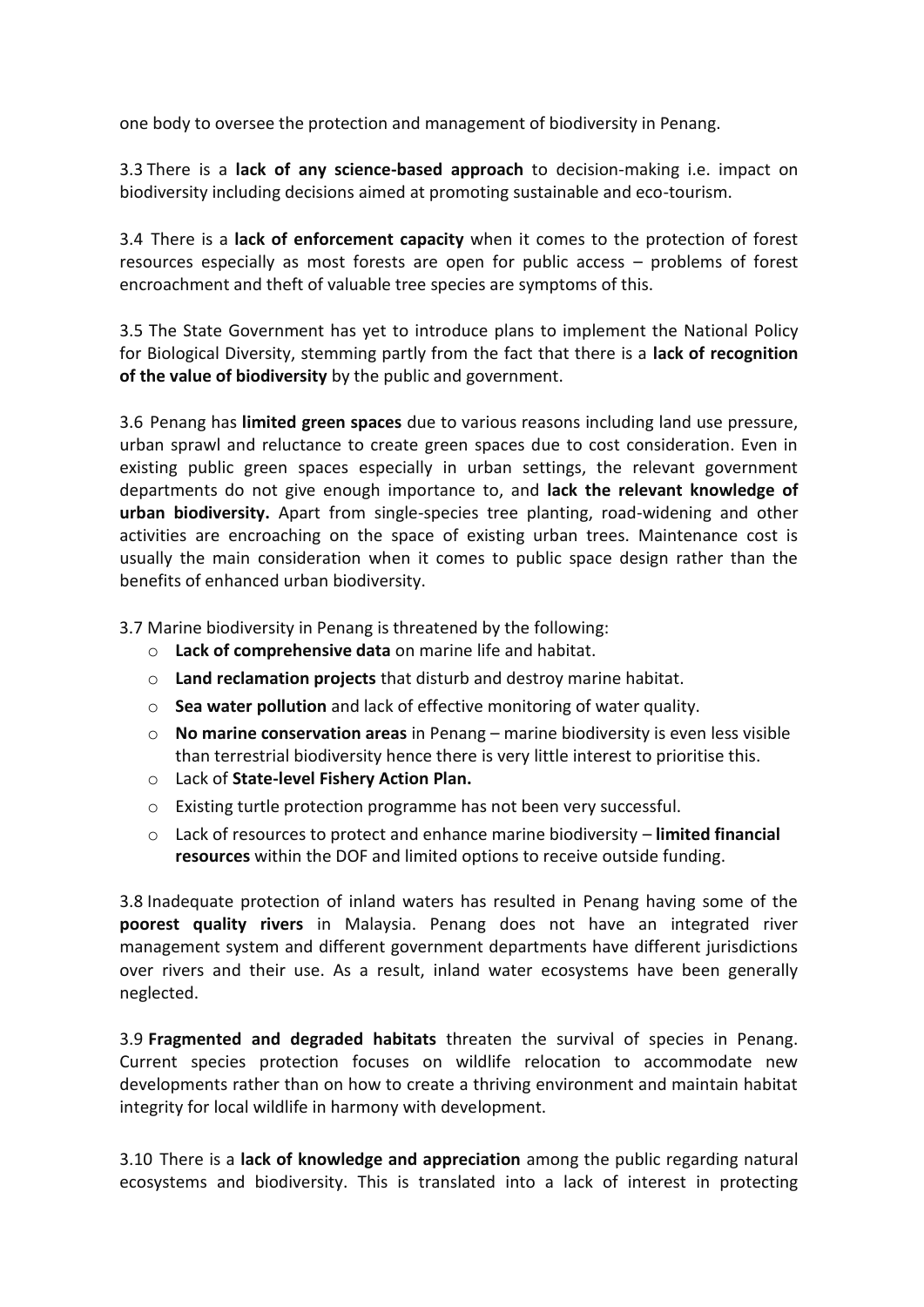important species and habitats. A human-centric approach to development also does not highlight the need for coexistence with wildlife. In addition, the "out of sight, out of mind" attitude means the local population are increasingly detached from what Penang's nature has to offer.

3.11 The **absence of monetary value** assigned to biodiversity and natural assets also causes ignorance of, and disinterest in habitat and species destruction in Penang. Although a subset of the population enjoys going to local parks or iconic landmarks such as the Penang Hill, most people still see natural ecosystems and biodiversity as free goods and services that have no intrinsic value. This results in the lack of momentum in pushing for the adoption of biodiversity-friendly policies.

3.12 **Lack of sustainable funding** for better site management for forests, rivers, parks and marine hotspots means biodiversity-rich areas may not be optimally protected. Currently, most of these public areas are open to public access without charge, which means the cost of maintenance has to be met by the already overstretched departmental budget.

# **4. Solutions**

# **4.1 Governance and Data**

4.1.1 Penang should establish a **Biodiversity Centre or Unit** that not only oversees biodiversity protection in Penang but also acts as one of the five national biodiversity centres to be set up under the National Policy on Biological Diversity (NPBD).

- $\circ$  The Centre should be a quasi-Government entity that is co-run by Non-Government experts (such as scientists and universities).
- o The mandate to set up the Centre should be established by a **State Policy on Biodiversity**, which acts as the implementing instrument for NPBD.
- $\circ$  The Centre should oversee biodiversity of all types of ecosystems including forests, maritime, rivers, caves, and urban biodiversity.
- $\circ$  The Centre should be consulted on decisions (especially on land development) that will have a significant impact on biodiversity in Penang.

4.1.2 The State Government should start to collect and collate all **biodiversity-related data**, including important species of flora and fauna in Penang.

- o Apart from species directory, Penang also needs to have data on its unique or important ecosystems.
- $\circ$  These data should be used to guide decision-making on land use and planning to ensure that important areas or species continue to be protected.
- o Data-sharing of biodiversity in Penang should not be too restrictive as to frustrate genuine scientific research interests.

4.1.3 Penang should establish a **State-level fish stock inventory** to keep track of and effectively manage one of its most important marine resources.

 $\circ$  The Department of Fishery and the State Government should work with the private sector to conduct a "Bio Blitz" equivalent exercise for its marine ecosystems.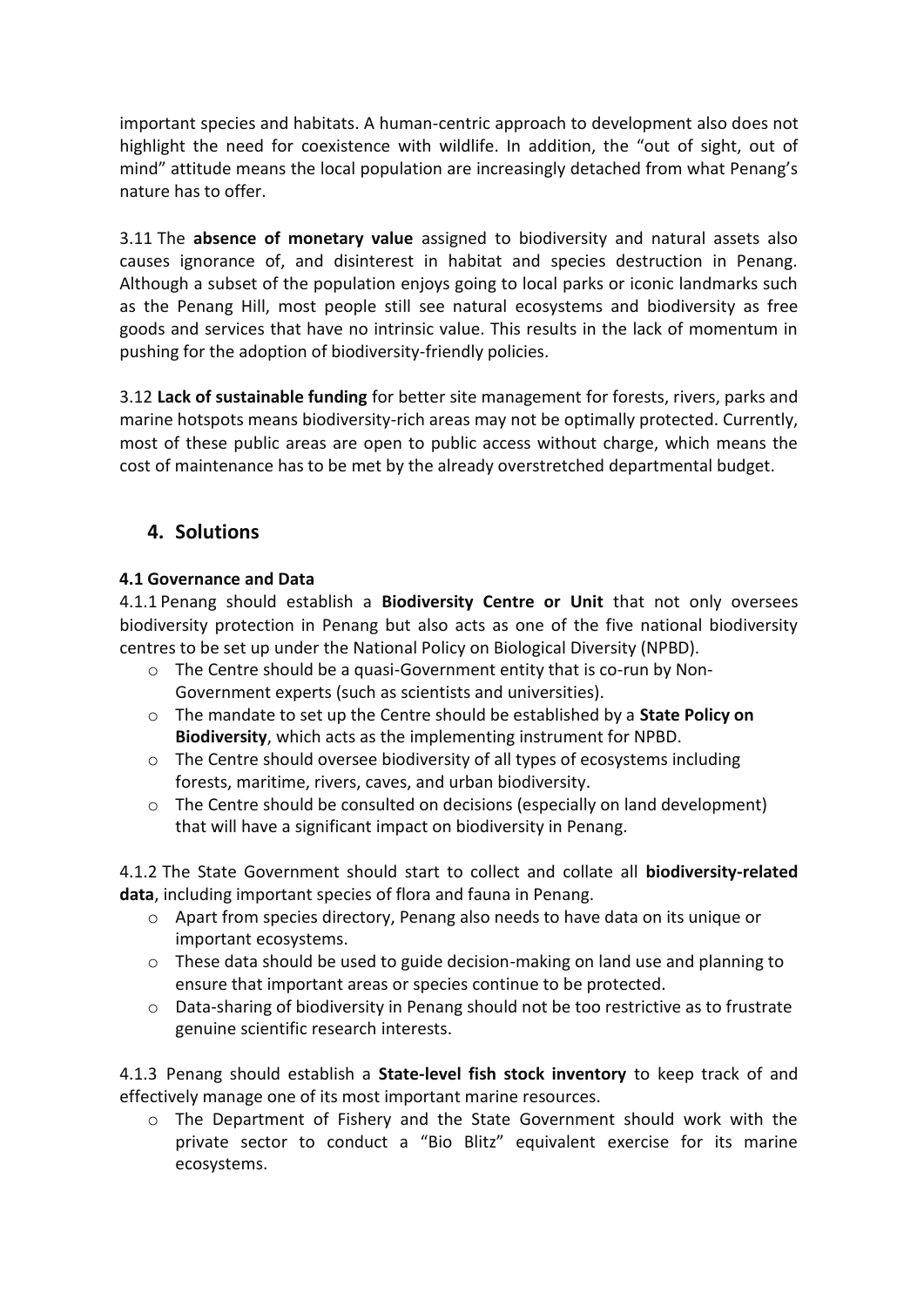$\circ$  This should be done as a measure to promote Penang's "blue economy", which is the sustainable use of ocean resources for economic growth, improved livelihoods and job creation.

4.1.4 Penang should have a **body or authority with a clear mandate to manage its rivers in an integrated fashion**. River management in Penang should also include protection of its aquatic ecosystems, which currently is not within the scope of any Government department.

- $\circ$  The custodian of Penang's rivers could be either the Mayors of MBPP and MBSP, or an upgraded Badan Kawal Selia Air. The latter can become the overarching authority for all freshwater resources in Penang.
- o The river custodian can work closely with the Biodiversity Centre or Unit to carry out river rehabilitation and protect river ecosystems.

# **4.2 Biodiversity Protection**

4.2.1 Penang's natural ecosystems and biodiversity should be included and celebrated as part of **Penang's heritage**. Like the George Town Festival, which celebrates Penang's cultural heritage, Penang should organise an annual Festival to celebrate Penang's natural assets.

- o Celebration of Penang's natural heritage including hills and beaches should be promoted locally and internationally.
- o Protection of Penang's natural heritage should also be promoted in schools and within the Government, as well as among the business community.

4.2.2 Designate **biodiversity "hot spots"** or protected areas in Penang and impose strict restrictions on their use or development.

- o Biodiversity "hotspots" can be species (e.g. bird areas) or ecosystems (e.g. seagrass bed, coral reefs) specific. They can also include important migratory corridors for unique species.
- $\circ$  These "hot spots" must be clearly identified in Land Use Plans and should be given adequate protection such as through legal gazettement.
- o Penang should aim to set up Marine Conservation Areas in Penang to protect and rehabilitate its marine biodiversity.
- 4.2.3 Create a "**liveable" Penang for all types of creatures** including Penang's flora and fauna.
	- o The Penang2030 vision to make Penang a more liveable city by 2030 needs to take into account creating a better living environment for all its animals and flora as well as people.
	- o The aim should be reflected in the overall strategy of Penang's future growth.
	- o The State Government should set targets and indicators to make sure that this objective is achieved.

4.2.4 To make sure that future development does not further reduce or restrict the habitat of wild animals (e.g. langurs), more **animal-friendly infrastructure such as canopy bridges** should be constructed.

o Construction of canopy bridges or similar infrastructure needs to be incorporated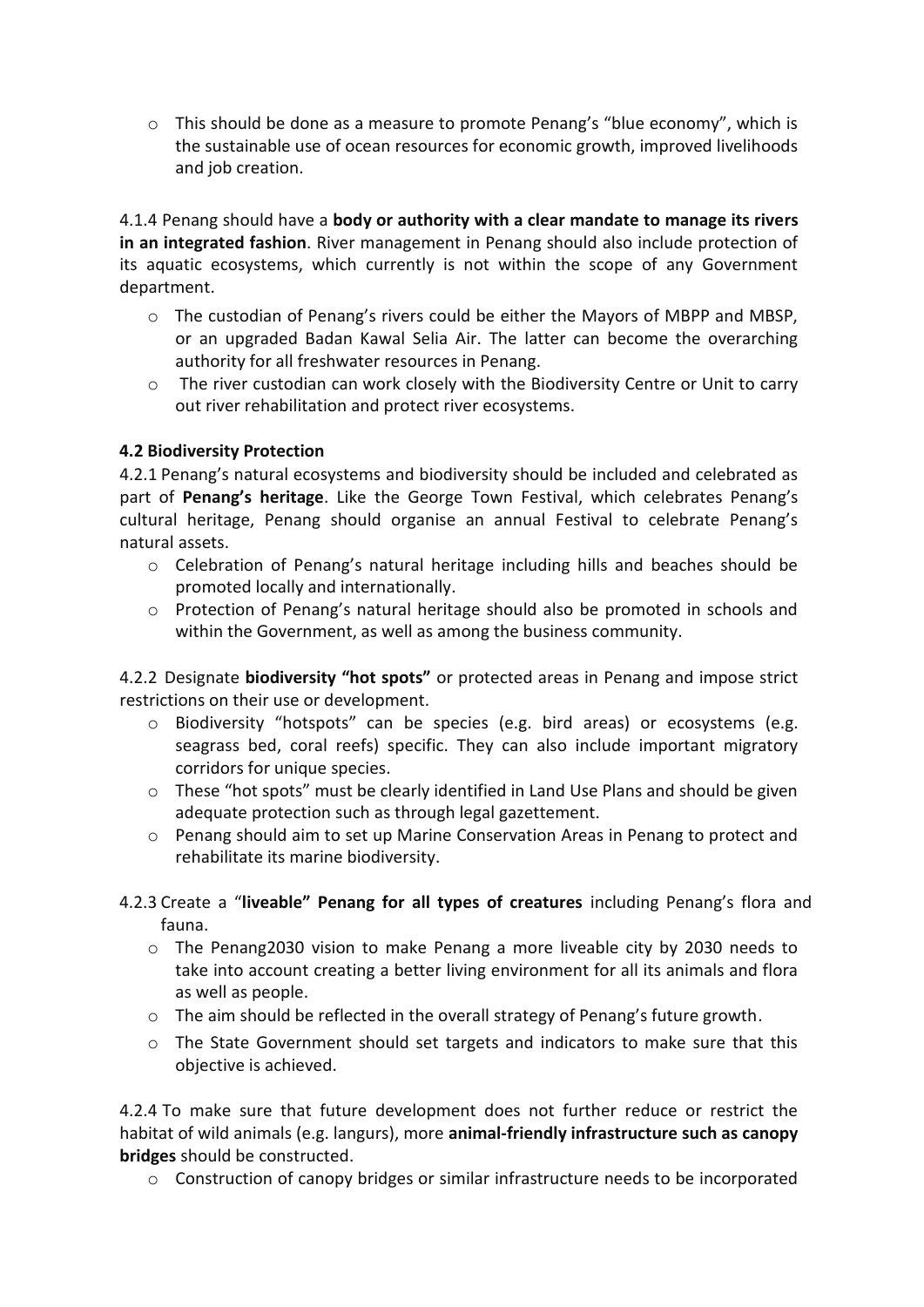in local planning decisions.

- o There should be legal requirements for local Governments or developers to consider the construction of this infrastructure if it has been shown that new developments will affect the movement of wild animals.
- o Better awareness or education on human-animal coexistence needs to be promoted among residents living in close proximity with wild animals to reduce conflict.

# **4.3 Urban Biodiversity**

4.3.1 The requirement of **10% "public space"** imposed on new development needs to be further refined to specify the types of desirable space e.g. green, multiple species trees or plants, non-linear tree planting etc.

- o The newly proposed Department of Stadium and Open Spaces in Penang can take over some of the maintenance of parks and open space to allow more sophisticated planting of municipal trees in Penang.
- o Landscape Departments of Local Governments should adopt the practice of rewilding Penang's urban landscape, which will require less maintenance and can promote urban biodiversity.

4.3.2 The State Government should adopt an **Urban Biodiversity Plan** or Policy to lay out how to use urban spaces to enrich local biodiversity.

- $\circ$  Urban Biodiversity Plan should be combined with or incorporated into other relevant policy areas such as the use of **blue-green infrastructure for stormwater management,** the creation of **Green Connectors** (which also targets using green engineering to reduce urban heat island effect) as well as the **Urban Farming Masterplan**.
- o Urban Biodiversity Plan or Policy should provide guidance on promoting sciencebased and rational landscaping in Penang.
- o The Landscape Department at the State and Local Government level should consider adopting or using the City Biodiversity Index (CBI) or the Singapore Index on Cities' Biodiversity (SI) as a self-assessment tool to evaluate and monitor the progress of their biodiversity conservation efforts.<sup>24</sup>

4.3.3 In addressing urban issues or problems such as waste management, flood mitigation, sewage treatment etc, **sustainable urban solutions** (especially those involving green infrastructure) should be prioritised. This is to ensure that urban solutions do not conflict with the need to protect urban biodiversity.

# **4.4 Biodiversity Financing**

**.** 

4.4.1 The State Government should collaborate with the Ministry of Economic Affairs to design a **biodiversity financing (BioFin) plan** for Penang. Penang can tap into the existing BioFin capacity-building initiatives at the national and international level to identify future financing needs and a credible financing plan for biodiversity protection. This

 $24$  City Biodiversity Index (CBI) or the Singapore Index on Cities' Biodiversity (SI).

<sup>&</sup>lt;https://www.nparks.gov.sg/biodiversity/urban-biodiversity/the-singapore-index-on-cities-biodiversity, https://www.cbd.int/subnational/partners-and-initiatives/city-biodiversity-index>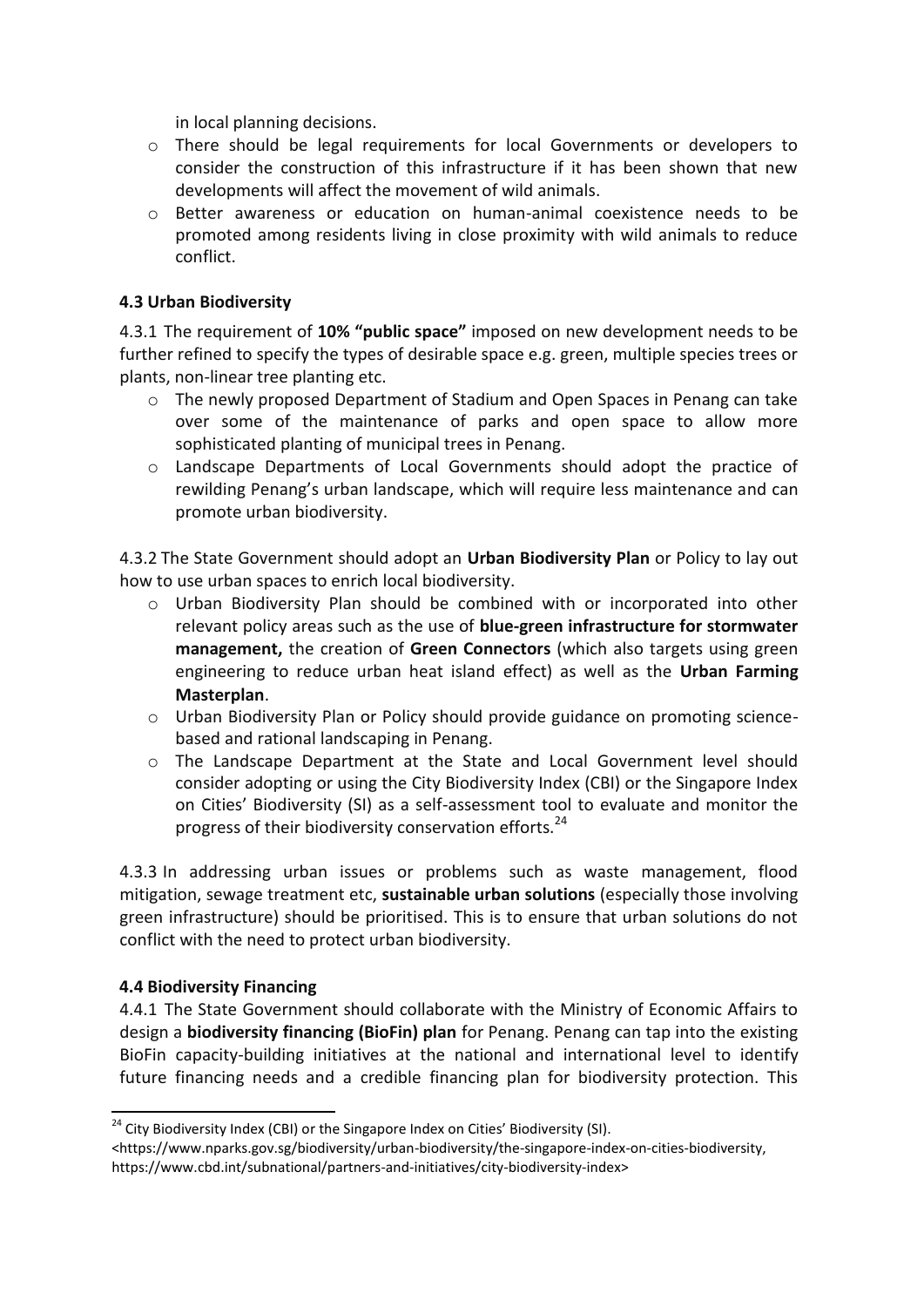BioFin plan will be crucial in facilitating the implementation of NPBD in Penang.

o Apart from assessing the financial cost of protecting Penang's biodiversity and natural ecosystems, Penang should also calculate the "cost of inaction" i.e. future losses resulting from the failure to protect Penang's biodiversity etc. This will further clarify the choices and trade-offs policy makers have with regards to Penang's natural environment at any specific time.

4.4.2 The State Government should task the Biodiversity Centre or Unit to look into setting up **Payment for Ecosystem Services (PES)** in Penang. PES can apply to all important ecosystems including forests, rivers and the ocean.

- o PES should target ecosystems and bio-diverse areas that are unique or important to Penang and the region.
- $\circ$  The Government can first focus on imposing PES on entities that derive direct benefits from the use of these ecosystems such as water consumers, park users and even farmers.
- o Revenues from PES should be reserved for the protection and rehabilitation of Penang's natural ecosystems.

4.4.3 Further develop sustainable **eco-tourism** in Penang as a sustainable income stream to pay for biodiversity and ecosystem protection.

- $\circ$  To facilitate the establishment of world-class eco-tourism sites either through private or public-private initiatives, the State Government should work with national and international bodies to set up guidelines and standards for sustainable eco-tourism.
- o To protect important ecosystems, the State Government should prioritise high standard ecotourism over other types of development in these areas.

4.4.4 The State Government should set up a **Trust Fund for Biodiversity Protection** with a clear mandate to receive and disburse funding for the protection of Penang's biodiversity and natural ecosystems.

 $\circ$  The Fund can be managed by the Biodiversity Centre or Unit and can receive funding from private and public sources.

# **4.5 Environment Education and Research**

4.5.1 The Government should work with various partners (including NGOs, research institutes, private businesses) to further strengthen **environmental education and awareness of Penang's natural ecosystems, flora and fauna**.

 $\circ$  Penang should adopt a strategy to promote awareness among the general public of the value of its natural heritage. Specific species of flora and fauna can be used as ambassadors for public engagement and education.

4.5.2 Penang should actively **promote research** on its natural ecosystems and biodiversity through more national and international collaboration, such as the BioBlitz of Penang Hill.

o The State Government can attract researchers by adopting clear guidelines on access and data sharing (using the Access and Benefit Sharing (ABS) Clearing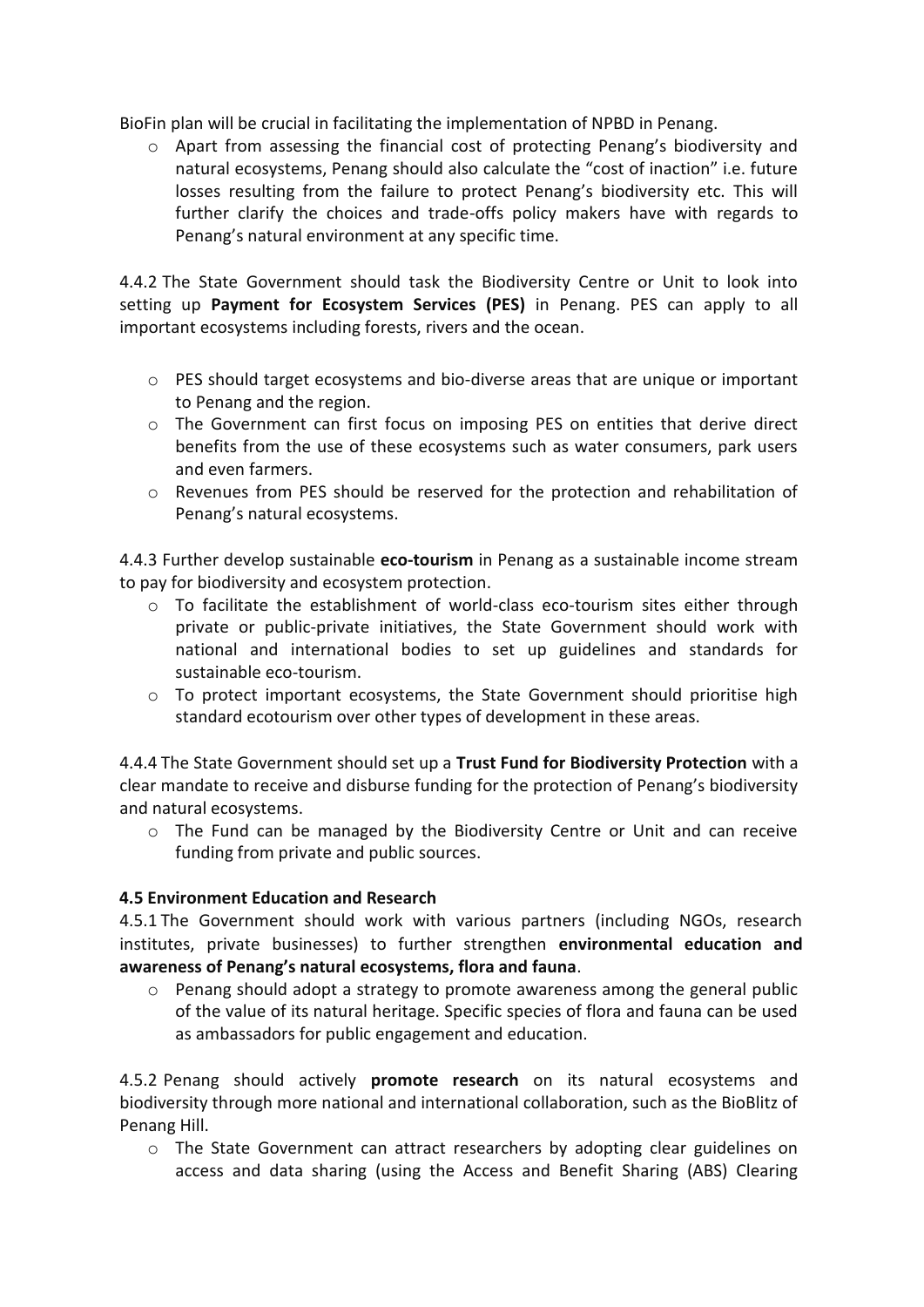House).

o The State Government should work closely with the Federal Government in making sure that access to genetic resources and information is not too restrictive for effective research collaboration.



# **5. Major Policy Recommendations and Milestones**

# **1. Urban Biodiversity (2020)**

Penang is one of the most urbanised states in Malaysia where built-up area is expected to reach about 50% of its landmass. Although Penang's forest reserves are protected, they only account for 5% of its land area. This means that biodiversity protection is not only important in forests but also in the urban setting. To help enhance and protect its urban biodiversity, the State Government should adopt an **Urban Biodiversity Policy** or Plan to lay out how to use urban spaces to enrich local biodiversity. The Policy can provide guidelines, which can be incorporated into the relevant plans, on how urban planting can be carried out to maximise the potential for biodiversity. This is particularly true for landscaping activities on state and council land. Local Governments invest a lot of money in public landscape every year but the design of landscape is very much driven by costsaving considerations, i.e. which species or types of planting can minimise maintenance cost. This results in single-species and linear planting. The lack of an urban biodiversity focus or policy also means trees and plants have too easily been sacrificed for houses or roads. Instead, an Urban Biodiversity Policy can facilitate the adoption of **nature-based solutions in addressing urban challenges** such as the use of **blue-green infrastructure for stormwater management,** the creation of **Green Connectors** (which also targets using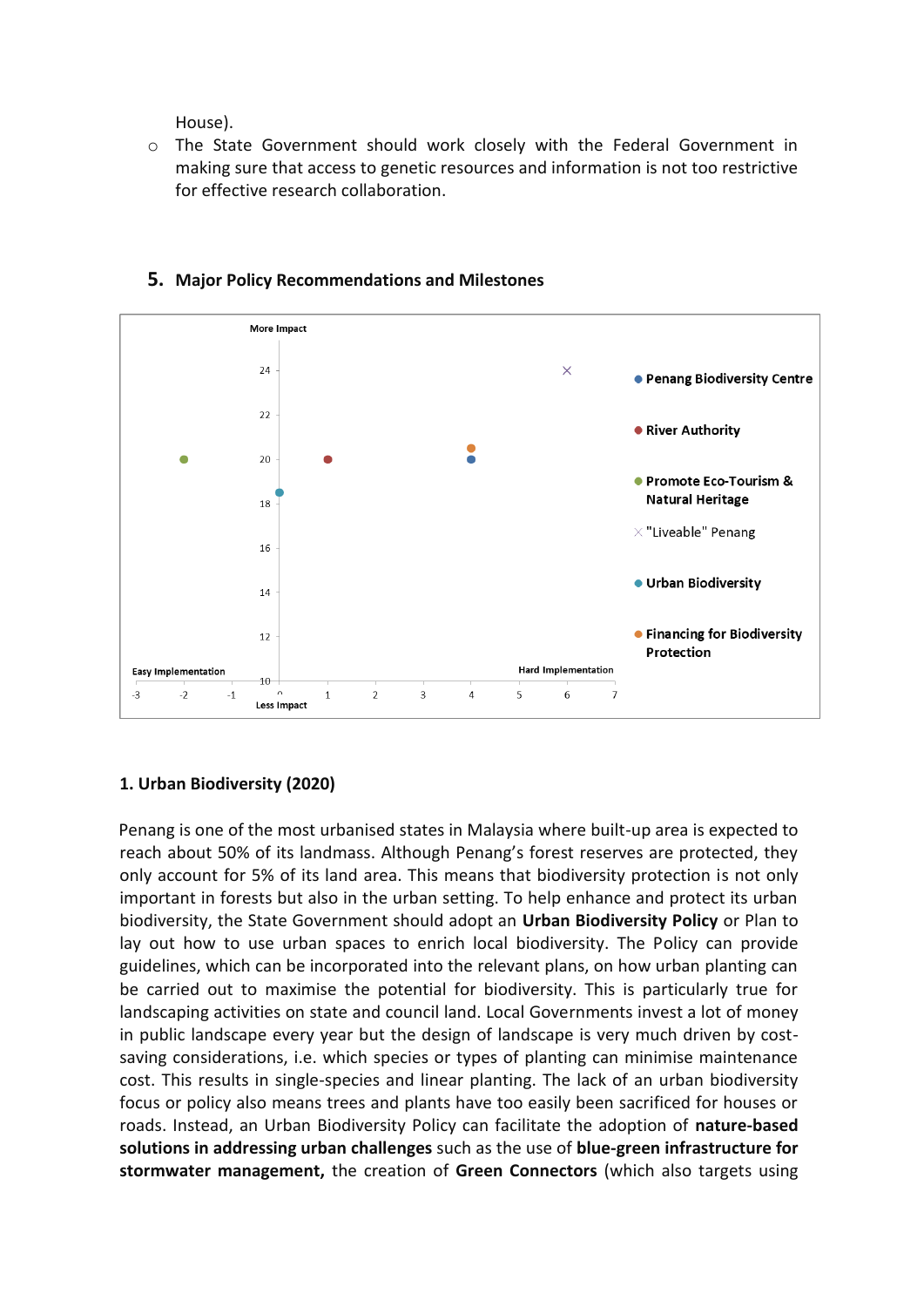green engineering to reduce urban heat island effect) as well as urban farming. Rewilding of the urban landscape, for example, can promote urban biodiversity and provide urban corridors for wildlife while also reducing maintenance cost. Having an urban development plan that is sympathetic to the survival of urban wildlife is consistent with making Penang a liveable place for all types of creatures, not just people.

# **2. Promote Penang's Eco-Tourism and Natural Heritage (2021)**

Penang State and Local Governments need to recognise the economic value of Penang's rich ecosystems and biodiversity, which can be promoted through eco-tourism and cultural celebration. Penang has set precedents of world-class standard eco-tourism operations such as The Habitat, Tropical Spice Garden, Entopia etc, which are the blueprints for future development of ecotourism (including cottage industries) in Penang. The Government should also invest in capacity building and work with state and federal agencies that own the various parks to promote preservation and conservation of Penang's natural heritage (e.g. through the creation of nature trails, education programmes and so on). In particular, **eco- tourism needs to be prioritised** over other types of development in areas with important ecosystems (or biodiversity hotspots), such as hill forests, mangrove forests, and pristine coastal areas and rivers. Penang's ecotourism industry can also be boosted through the **celebration of Penang's natural heritage** either via existing festivals such as George Town Festival and Penang Hill Festival or new festivals to coincide with World Biodiversity or Ranger Day. Bio-cultural elements of Penang's biodiversity, such as specific cultural activities involving local species or the role of biodiversity in Penang's cuisine should be highlighted. In relation to the latter, the importance of biodiversity in Penang's culinary richness can be emphasised in Penang's celebration of foods (such as through Penang International Food Festival). To complement Penang's eco-tourism and heritage celebration, the Government should also work with various partners (including NGOs, research institutes and private businesses) to further strengthen **environmental education and awareness** around Penang's natural ecosystems, flora and fauna. Specific species of flora and fauna (such as the vampire crab that is endemic to Penang Hill) can be highlighted as ambassadors for public engagement and education. Penang's biodiversity should be incorporated into and highlighted in Penang's major promotion of ecotourism as well as cultural festivities by 2021.

#### **3. Penang Biodiversity Centre (2021)**

Penang should establish a **Biodiversity Centre or Unit** that not only oversees biodiversity protection in Penang but also acts as one of the 5 national biodiversity centres to be set up under the National Policy on Biological Diversity (NPBD). The Centre will oversee biodiversity of all types of ecosystems including forests, maritime, rivers, caves, and urban biodiversity. The mandate to set up the Centre should be established by a **State Policy on Biodiversity**, and it can be a quasi-Government entity co-run by Non-Government experts (such as scientists and universities). The Centre should have the mandate to collect and collate all **biodiversity- related data**. Furthermore, given the relatively scarce information on Penang's marine ecosystem, the Centre should prioritise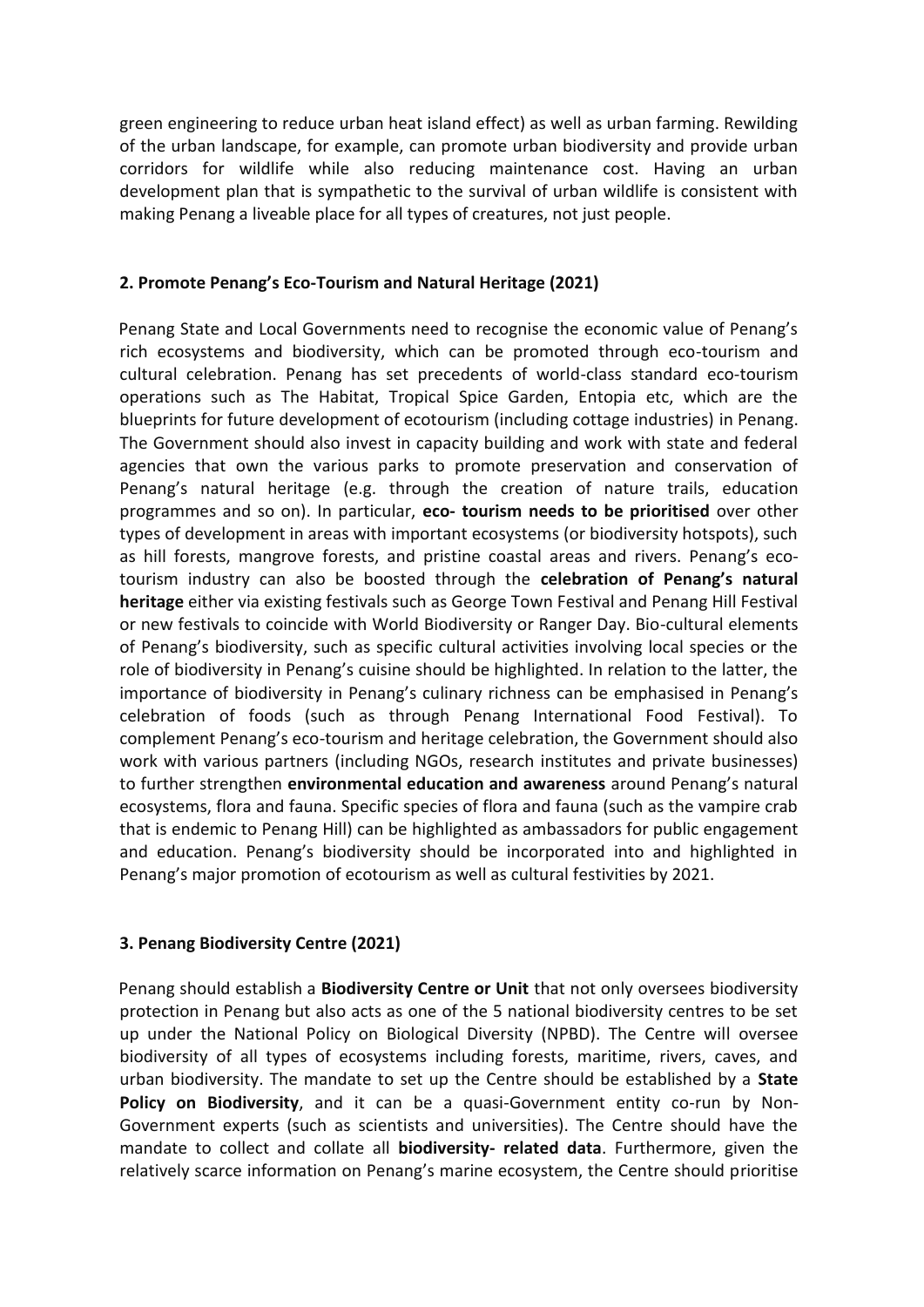working with the Department of Fishery in gathering data especially a **state-level fish stock inventory** to keep track of this important food source for Penang. This can be done through public-private collaboration on a "Bio Blitz" equivalent exercise for the marine environment. The Centre should also come up with short- and long-term plans on biodiversity protection in Penang. Once biodiversity data is collected, which can include a species directory, the Centre should designate **biodiversity "hot spots"** or protected areas in Penang. Biodiversity "hotspots" can be species (e.g. bird areas) or ecosystems (e.g. coral reefs) specific. They can also include important migratory corridors for unique species. Based on these hotspots, the State Government can establish the first Marine Conservation Areas in Penang. These "hot spots" must be clearly identified in Land Use Plans and should be given adequate protection such as through legal gazettement. Another task of the Centre is to promote research collaboration on its natural ecosystems and biodiversity, which requires clear guidelines on material access and data sharing. It should also undertake studies to establish the intangible value of biodiversity. More importantly, the Biodiversity Centre should be consulted on the planning and decisions on land development that are most likely to have a significant impact on biodiversity in Penang.

#### **4. Financing for Biodiversity Protection (2022)**

In line with the national biodiversity policy, the Penang Government needs to secure sufficient funding to protect biodiversity in Penang. The State Government can utilise the **national initiative on BioFin (biodiversity financing)** to build capacity in assessing financing needs and exploring viable financing avenues for future biodiversity protection. For example, the State Government should aim to set up the **Payment for Ecosystem Services (PES) scheme**. This scheme should target ecosystems and biodiversity that are unique or important to Penang and the region, and entities that derive direct benefits from them such as water consumers, park users and even farmers. In addition, the State Government can also set up a **Trust Fund for Biodiversity Protection** with a clear mandate to receive and disburse funding for biodiversity protection purposes. Funding can come from public and private sources. The PES scheme and Trust fund can be managed by a Biodiversity Centre or Unit dedicated to protecting and enhancing biodiversity in Penang and the region. Once the Trust Fund is set up, it can become a vehicle for receiving international funds such as through dedicated funds (e.g. Adaptation Fund) or carbon offset schemes. Use of revenues from the PES scheme or Trust Fund should be limited to biodiversity protection activities and nothing else. Apart from understanding the cost of biodiversity protection, the State Government also needs to understand the cost of inaction, i.e. future losses resulting from the failure to protect Penang's biodiversity etc. This will further clarify the choices and trade-offs policy-makers have with regards to Penang's natural environment at any specific time.